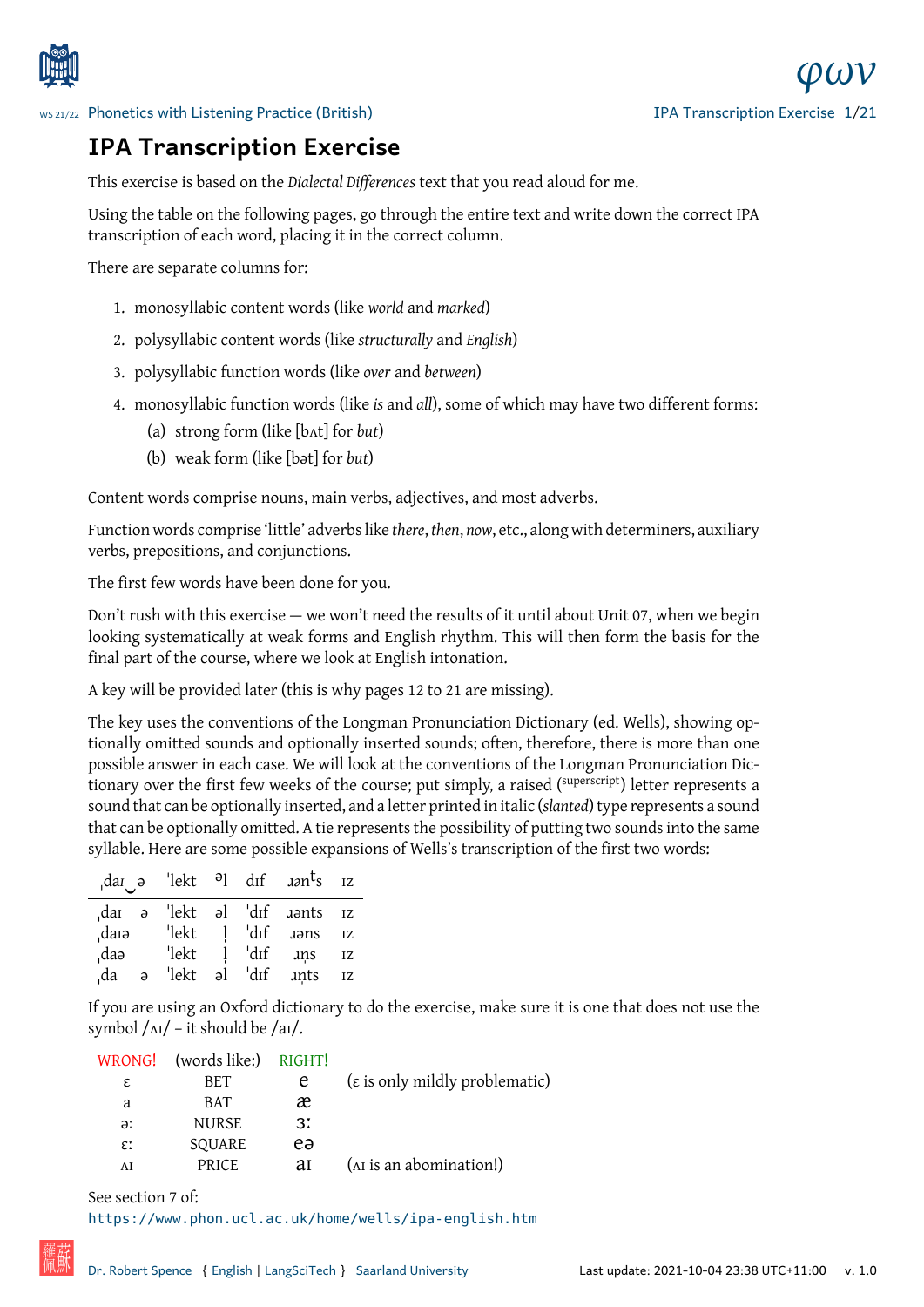|              | CONTENT WORDS |                                                        |              | FUNCTION WORDS         |          |                     |
|--------------|---------------|--------------------------------------------------------|--------------|------------------------|----------|---------------------|
|              | monosyllabic  | polysyllabic                                           | polysyllabic | monosyllabic           |          |                     |
|              |               |                                                        |              | strong weak<br>form    | form     |                     |
| ORTHOGRAPHY  |               | PHONOLOGICAL TRANSCRIPTION                             |              |                        |          | ORTHOGRAPHY         |
| dialectal    |               | $\frac{1}{2}$ dar $\frac{1}{2}$ ə 'lekt <sup>ə</sup> l |              |                        |          | dialectal           |
| differences  |               | 'dıf <i>aa</i> n <sup>t</sup> s 1z                     |              |                        |          | differences         |
| structurally |               | stunk ts <sup>a</sup> u al i                           |              |                        |          | structurally        |
| the          |               |                                                        |              | ði:                    | ði       | the                 |
| English      |               | 'in glif                                               |              |                        |          | English             |
| language     |               | 'læn gwidz                                             |              |                        |          | language            |
| is           |               |                                                        |              | $\mathbf{I}\mathbf{Z}$ |          | $\operatorname{is}$ |
| fairly       |               | 'feə li                                                |              |                        |          | fairly              |
| homogeneous  |               | $\mu$ hom ə $\sigma$ 'dzi:n i $\sigma$ əs              |              |                        |          | homogeneous         |
| all          |               |                                                        |              | $\mathfrak{D}$ :       |          | all                 |
| over         |               |                                                        | a voe'       |                        |          | over                |
| the          |               |                                                        |              | ði:                    | ðə       | the                 |
| world        | w3:ld         |                                                        |              |                        |          | world               |
| but          |               |                                                        |              | $b$ $\Lambda t$        | bət      | but                 |
| there        |               |                                                        |              | ðea                    | ðə       | there               |
| are          |               |                                                        |              | $\alpha$               | $\Theta$ | are                 |
| marked       | ma:kt         |                                                        |              |                        |          | marked              |

[WS 21/22](http://www.spence.saar.de/whereabouts/time2102.html) Phonetics with Listening Practice (British) [Phonetics with Listening Practice \(British\)](http://www.spence.saar.de/courses/phoneticswithlistening/)

计判

*[φων](http://www.spence.saar.de/courses/phoneticswithlistening/)*

IPA Transcription Exercise IPA Transcription Exercise 2[/21](#page-20-0)

羅斯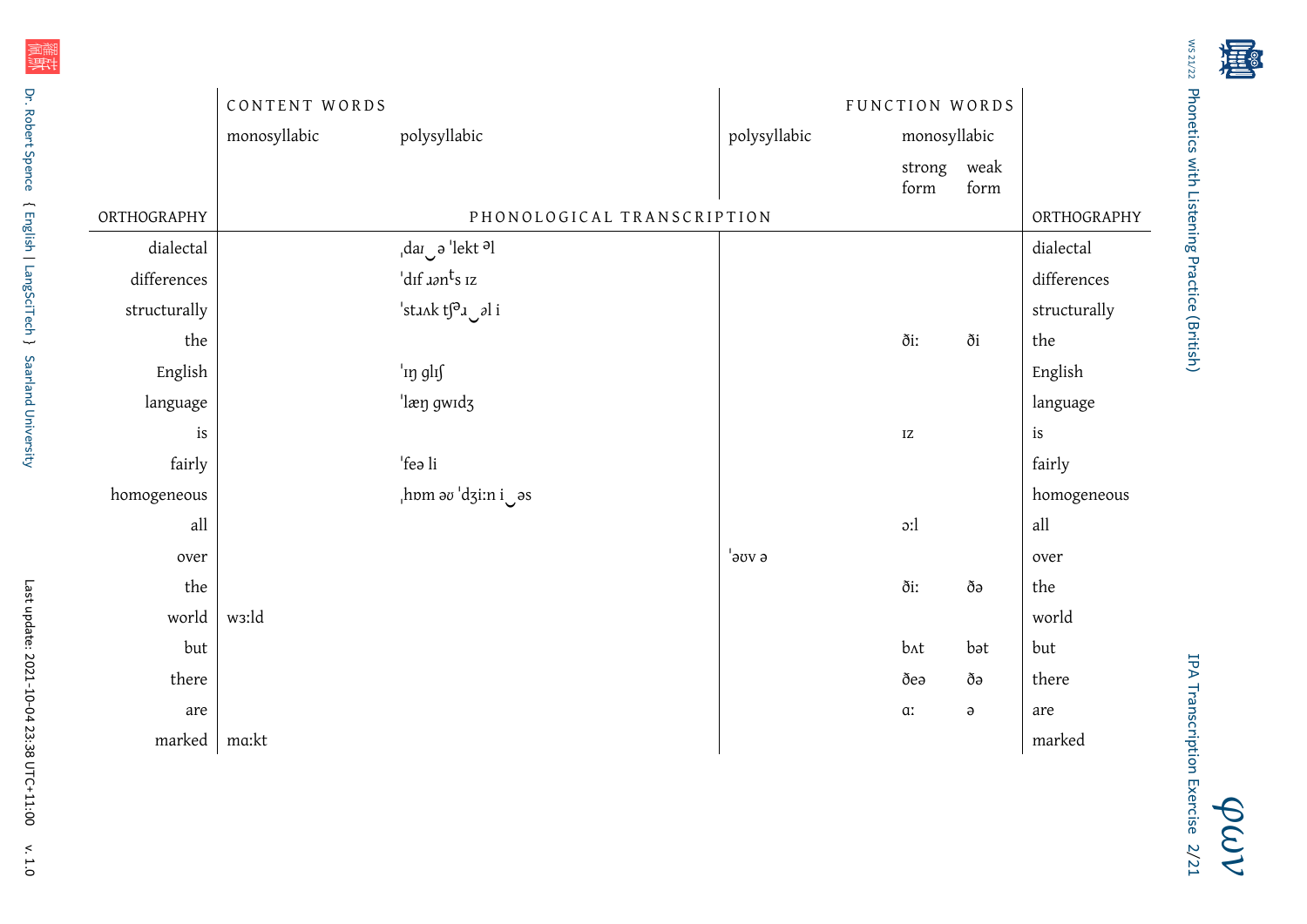[WS 21/22](http://www.spence.saar.de/whereabouts/time2102.html) Phonetics with Listening Practice (British) [Phonetics with Listening Practice \(British\)](http://www.spence.saar.de/courses/phoneticswithlistening/)

计判

|                                               |                                        | differences                                                                                        |
|-----------------------------------------------|----------------------------------------|----------------------------------------------------------------------------------------------------|
|                                               | $\rm{m}$                               | in                                                                                                 |
| p.19 <sub>I</sub> nnnts i 'eif <sup>a</sup> n |                                        | pronunciation                                                                                      |
|                                               | bi 'twi:n                              | between                                                                                            |
|                                               | Its                                    | its                                                                                                |
|                                               | 'men i                                 | many                                                                                               |
| 'dar a lekts                                  |                                        | dialects                                                                                           |
|                                               |                                        |                                                                                                    |
|                                               |                                        | $\operatorname{it}$                                                                                |
|                                               |                                        | $\operatorname{is}$                                                                                |
|                                               |                                        | interesting                                                                                        |
|                                               |                                        | $\mathop{\rm to}\nolimits$                                                                         |
|                                               |                                        | $\operatorname{note}$                                                                              |
|                                               |                                        | that                                                                                               |
|                                               |                                        | some                                                                                               |
|                                               |                                        | $% \left( \left( \mathcal{A},\mathcal{A}\right) \right) =\left( \mathcal{A},\mathcal{A}\right)$ of |
|                                               |                                        | the                                                                                                |
|                                               |                                        | ${\rm most}$                                                                                       |
|                                               |                                        | striking                                                                                           |
|                                               |                                        | $\mathop{\rm of}$                                                                                  |
|                                               |                                        | ${\rm these}$                                                                                      |
|                                               |                                        | differences                                                                                        |
| between<br>that<br>striking                   | $\mathrm{d}$ if $\mathrm{rank}_{S}$ iz |                                                                                                    |

{ [English](https://www.uni-saarland.de/fachrichtung/anglistik/) |

[LangSciTech](https://www.uni-saarland.de/fachrichtung/lst/)

~

[Saarland University](http://www.uni-saarland.de)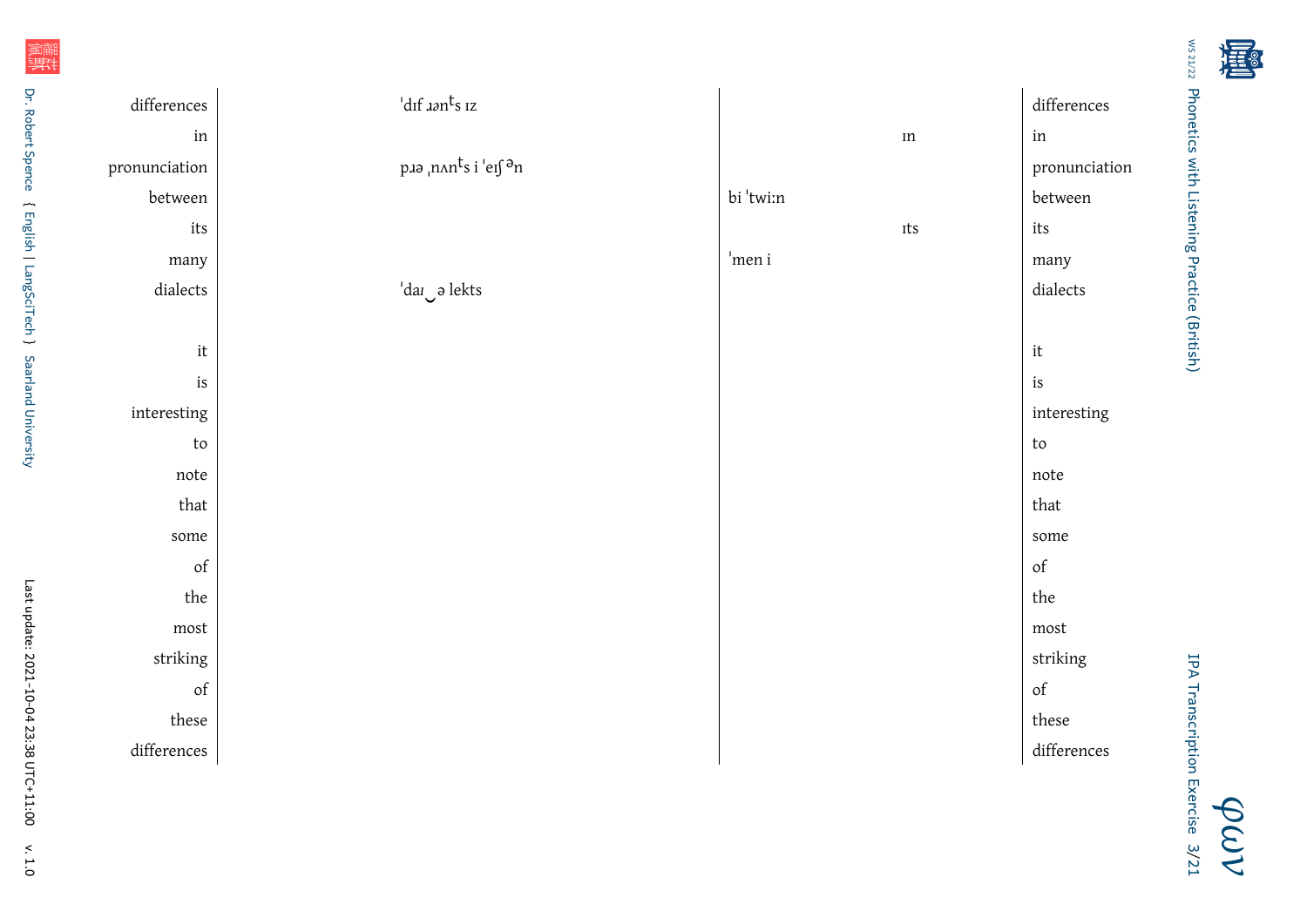计计

| occur                                                                                              | occur                                                                                              |
|----------------------------------------------------------------------------------------------------|----------------------------------------------------------------------------------------------------|
| $\operatorname{in}$                                                                                | $\operatorname{in}$                                                                                |
| the                                                                                                | the                                                                                                |
| $\mbox{small}$                                                                                     | small                                                                                              |
| island                                                                                             | island                                                                                             |
| $% \left( \left( \mathcal{A},\mathcal{A}\right) \right) =\left( \mathcal{A},\mathcal{A}\right)$ of | $% \left( \left( \mathcal{A},\mathcal{A}\right) \right) =\left( \mathcal{A},\mathcal{A}\right)$ of |
| <b>Britain</b>                                                                                     | <b>Britain</b>                                                                                     |
| $\it a$                                                                                            | $\it a$                                                                                            |
| fact                                                                                               | fact                                                                                               |
| $\operatorname{for}$                                                                               | for                                                                                                |
| which                                                                                              | which                                                                                              |
| there                                                                                              | there                                                                                              |
| is                                                                                                 | $\operatorname{is}$                                                                                |
| $% \left( \left( \mathcal{A},\mathcal{A}\right) \right) =\left( \mathcal{A},\mathcal{A}\right)$ of | $% \left( \left( \mathcal{A},\mathcal{A}\right) \right) =\left( \mathcal{A},\mathcal{A}\right)$ of |
| $\operatorname{course}$                                                                            | course                                                                                             |
| $\mathbf{a}$                                                                                       | $\it a$                                                                                            |
| perfectly                                                                                          | perfectly                                                                                          |
| logical                                                                                            | logical                                                                                            |
| historical                                                                                         | historical                                                                                         |
| explanation                                                                                        | explanation                                                                                        |
|                                                                                                    |                                                                                                    |
| $\,$ visitors                                                                                      | $\,$ visitors                                                                                      |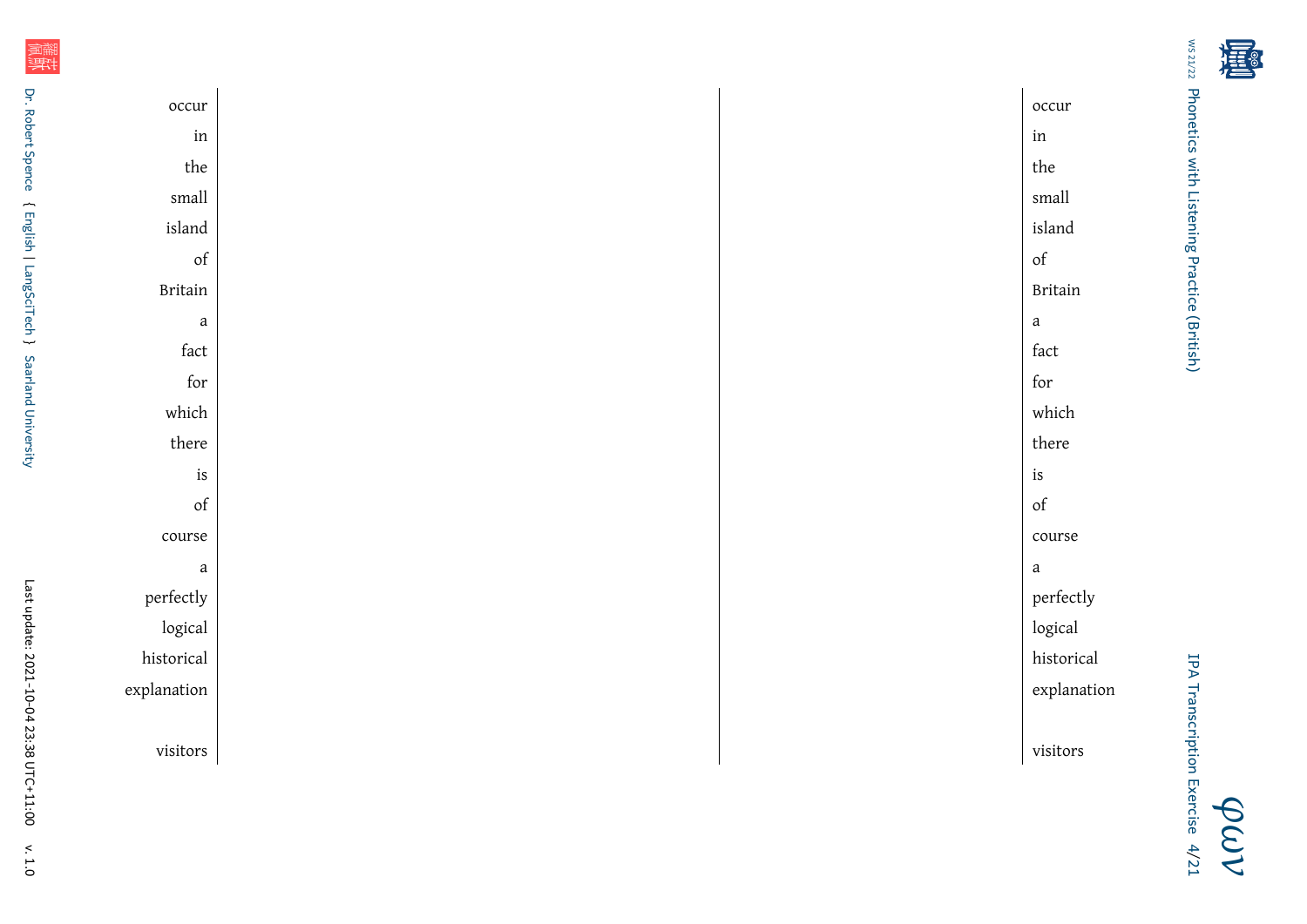| こんこう データ・ディスク                                                                                                                                                                                                                  |  |
|--------------------------------------------------------------------------------------------------------------------------------------------------------------------------------------------------------------------------------|--|
| - Indianal Second Indianal Library Second Second Indianal Second Second Indianal Second Indianal Second Indianal Second Indianal Second Indianal Second Indianal Second Indianal Second Indian Second Indian Second Indian Sec |  |
|                                                                                                                                                                                                                                |  |
| I                                                                                                                                                                                                                              |  |
|                                                                                                                                                                                                                                |  |
|                                                                                                                                                                                                                                |  |

| from                                                                                               | from                                                                                               |
|----------------------------------------------------------------------------------------------------|----------------------------------------------------------------------------------------------------|
| $% \left\vert \psi _{n}\right\rangle _{0}\approx \left\vert \psi _{n}\right\rangle _{0}$ the       | the                                                                                                |
| United                                                                                             | United                                                                                             |
| States                                                                                             | $\operatorname{\mathsf{States}}$                                                                   |
| $% \left( \left( \mathcal{A},\mathcal{A}\right) \right) =\left( \mathcal{A},\mathcal{A}\right)$ of | $% \left( \left( \mathcal{A},\mathcal{A}\right) \right) =\left( \mathcal{A},\mathcal{A}\right)$ of |
| America                                                                                            | America                                                                                            |
| where                                                                                              | where                                                                                              |
| only                                                                                               | only                                                                                               |
| three                                                                                              | three                                                                                              |
| main                                                                                               | $\mathop{\mathrm{main}}$                                                                           |
| dialects                                                                                           | $\emph{dialects}$                                                                                  |
| are                                                                                                | are                                                                                                |
| recognized                                                                                         | recognized                                                                                         |
| are                                                                                                | are                                                                                                |
| often                                                                                              | $\quad$ often                                                                                      |
| taken                                                                                              | taken                                                                                              |
| aback                                                                                              | aback                                                                                              |
| when                                                                                               | $% \left\vert \mathcal{L}_{\mathcal{A}}\right\vert$ when                                           |
| they                                                                                               | they                                                                                               |
| hear                                                                                               | hear                                                                                               |
| $% \left\vert \psi _{n}\right\rangle _{0}\approx \left\vert \psi _{n}\right\rangle _{0}$ the       | $% \left\vert \cdot \right\vert$ the                                                               |
| widely                                                                                             | widely                                                                                             |
|                                                                                                    |                                                                                                    |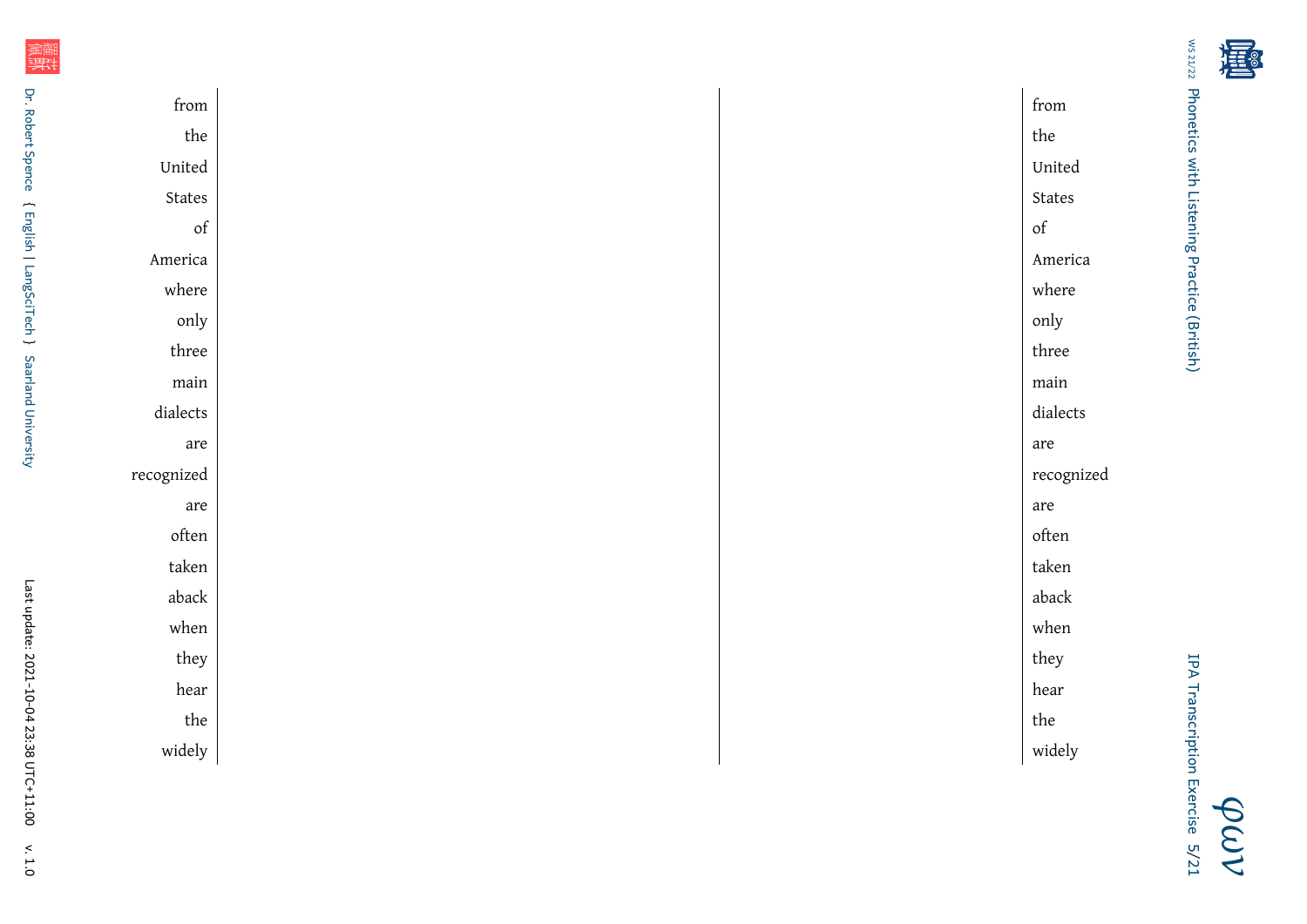| アファブエフ へん                                            |  |
|------------------------------------------------------|--|
| LIGHTED ACTS ANTENIE LIGHTED COLOR (DI LOI LEIGHTED) |  |
|                                                      |  |
| I                                                    |  |
| デリー・コール                                              |  |
|                                                      |  |

| differing                                                                                          | differing                                                                                          |
|----------------------------------------------------------------------------------------------------|----------------------------------------------------------------------------------------------------|
| British                                                                                            | British                                                                                            |
| ${\rm accents}$                                                                                    | ${\rm accents}$                                                                                    |
|                                                                                                    |                                                                                                    |
| during                                                                                             | during                                                                                             |
| $^{\rm the}$                                                                                       | $% \left\vert \psi _{n}\right\rangle _{0}\approx \left\vert \psi _{n}\right\rangle _{0}$ the       |
| Second                                                                                             | Second                                                                                             |
| World                                                                                              | World                                                                                              |
| War                                                                                                | War                                                                                                |
| $\mathbf{a}$                                                                                       | $\mathbf{a}$                                                                                       |
| number                                                                                             | number                                                                                             |
| $% \left( \left( \mathcal{A},\mathcal{A}\right) \right) =\left( \mathcal{A},\mathcal{A}\right)$ of | $% \left( \left( \mathcal{A},\mathcal{A}\right) \right) =\left( \mathcal{A},\mathcal{A}\right)$ of |
| $\mbox{{\sc British}}$                                                                             | British                                                                                            |
| and                                                                                                | and                                                                                                |
| American                                                                                           | American                                                                                           |
| mechanics                                                                                          | mechanics                                                                                          |
| who                                                                                                | who                                                                                                |
| were                                                                                               | were                                                                                               |
| stationed                                                                                          | stationed                                                                                          |
| in                                                                                                 | $\operatorname{in}$                                                                                |
| $\it a$                                                                                            | $\it a$                                                                                            |
| certain                                                                                            | certain                                                                                            |

{ [English](https://www.uni-saarland.de/fachrichtung/anglistik/) |

[LangSciTech](https://www.uni-saarland.de/fachrichtung/lst/)

~

[Saarland University](http://www.uni-saarland.de)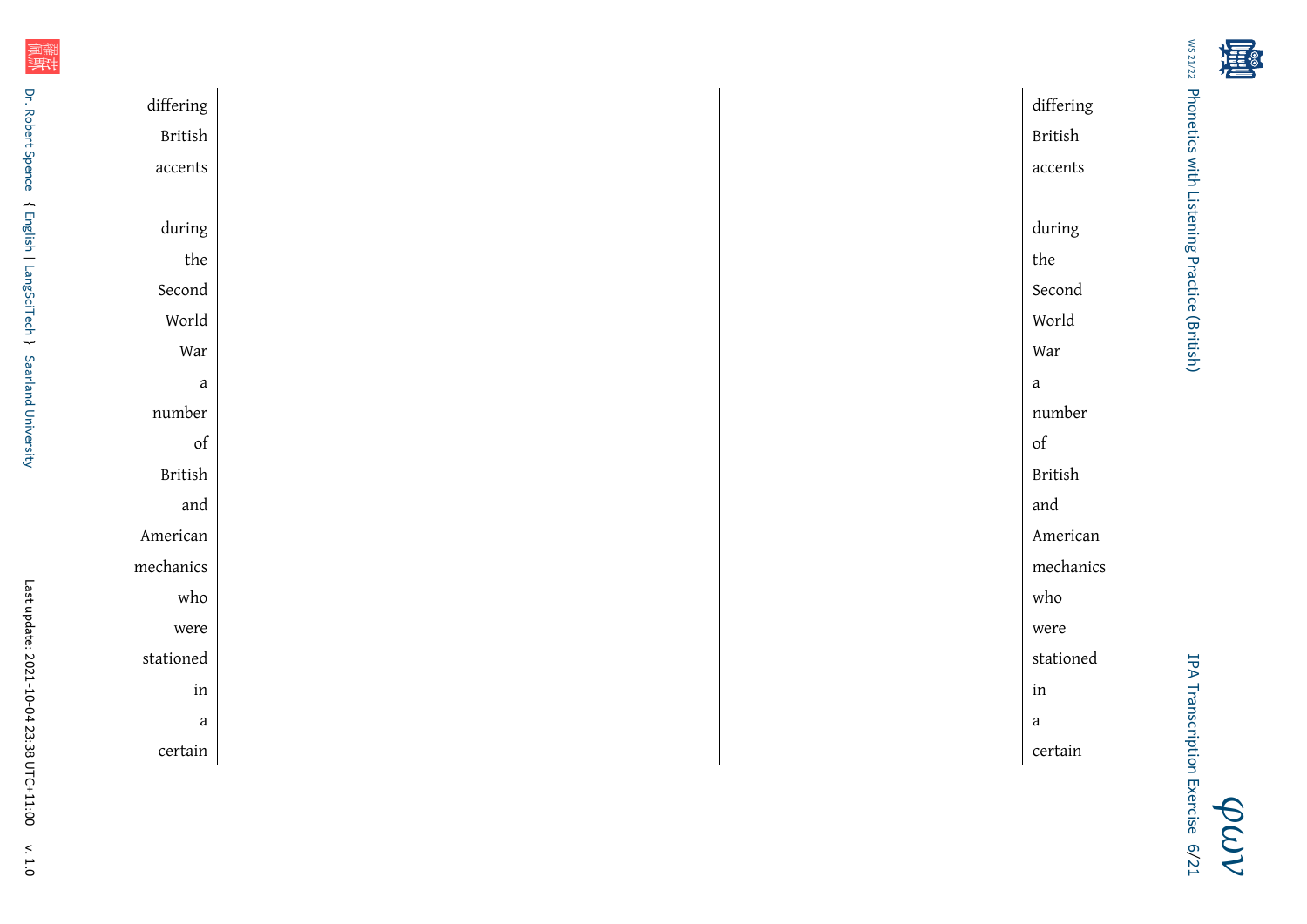| フィー・ディー アル              |  |
|-------------------------|--|
| ここころ こうりょう こうこう こうりょうこう |  |
|                         |  |
| í                       |  |
| パー・SCCCC てせいさ           |  |
|                         |  |

j,

| country                      | country                                                                                      |
|------------------------------|----------------------------------------------------------------------------------------------|
| $\operatorname{in}$          | $\operatorname{in}$                                                                          |
| $% \left[ \cdot \right]$ the | $% \left\vert \psi _{n}\right\rangle _{0}\approx \left\vert \psi _{n}\right\rangle _{0}$ the |
| Near                         | Near                                                                                         |
| East                         | East                                                                                         |
| were                         | were                                                                                         |
| living                       | living                                                                                       |
| $together$                   | together                                                                                     |
| in                           | $\operatorname{in}$                                                                          |
| $\it a$                      | $\mathbf{a}$                                                                                 |
| local                        | local                                                                                        |
| boarding                     | boarding                                                                                     |
| house                        | house                                                                                        |
|                              |                                                                                              |
| one                          | one                                                                                          |
| day                          | day                                                                                          |
| $\operatorname{\mathsf{at}}$ | $\operatorname{\mathsf{at}}$                                                                 |
| $\,$ tea-time                | $\,$ tea-time                                                                                |
| an                           | ${\rm an}$                                                                                   |
| American                     | American                                                                                     |
| who                          | who                                                                                          |
| hailed                       | hailed                                                                                       |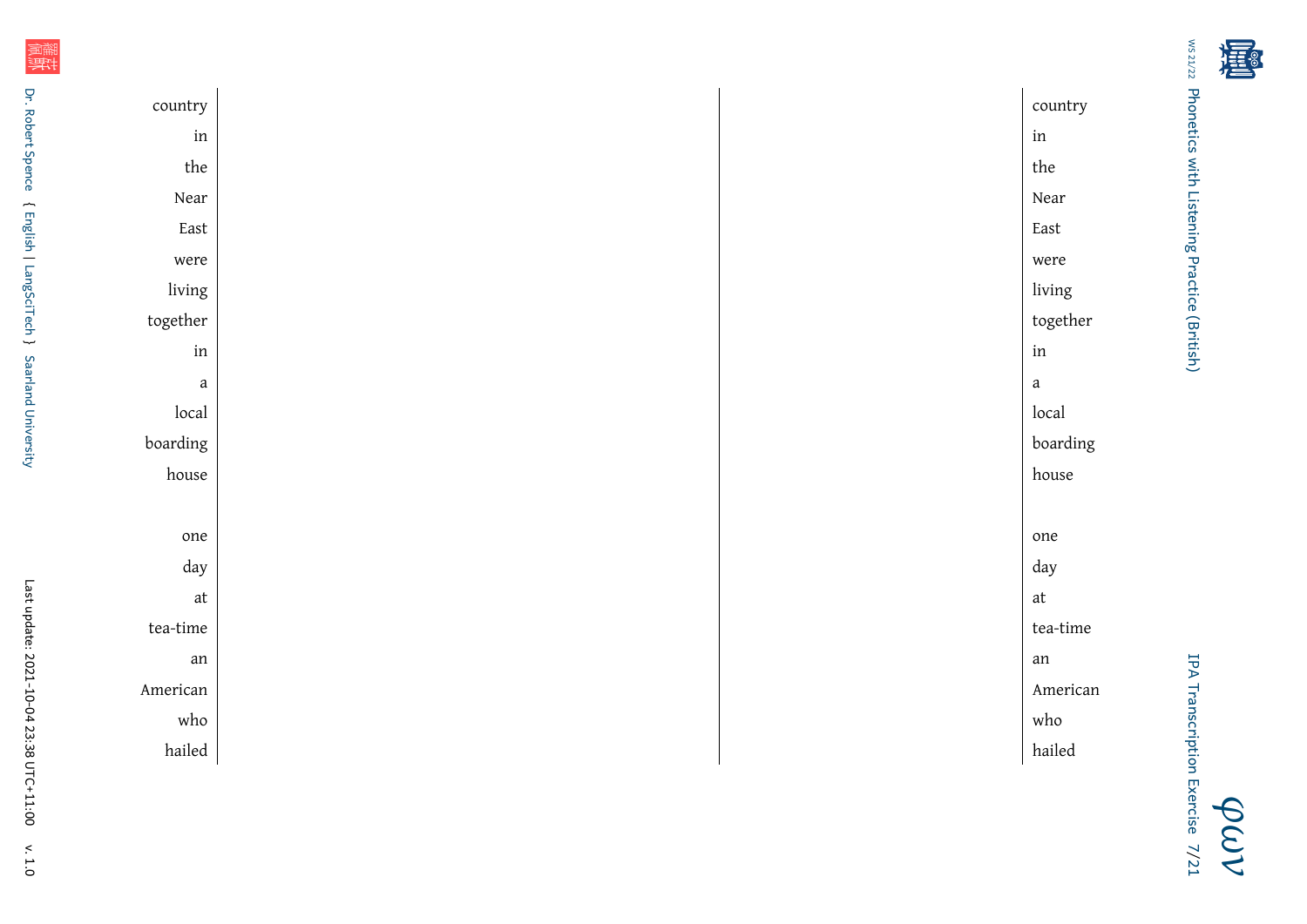| ֧֞ <sup>֓</sup> ֚֚֓<br>このこ データ・データ |
|------------------------------------|
|                                    |
|                                    |
| I                                  |
|                                    |
|                                    |

j,

| from                                                                                               |  | from                                                                                               |
|----------------------------------------------------------------------------------------------------|--|----------------------------------------------------------------------------------------------------|
| Kansas                                                                                             |  | Kansas                                                                                             |
| was                                                                                                |  | was                                                                                                |
| sitting                                                                                            |  | sitting                                                                                            |
| opposite                                                                                           |  | opposite                                                                                           |
| $\mathbf{a}$                                                                                       |  | $\mathbf{a}$                                                                                       |
| Yorkshireman                                                                                       |  | Yorkshireman                                                                                       |
| who                                                                                                |  | who                                                                                                |
| had                                                                                                |  | $_{\rm had}$                                                                                       |
| $\it a$                                                                                            |  | $\ensuremath{\mathbf{a}}$                                                                          |
| $\rm strong$                                                                                       |  | $\rm strong$                                                                                       |
| local                                                                                              |  | local                                                                                              |
| $\,$ accent                                                                                        |  | $\mathop{\rm accent}\nolimits$                                                                     |
| and                                                                                                |  | and                                                                                                |
| two                                                                                                |  | two                                                                                                |
| Londoners                                                                                          |  | Londoners                                                                                          |
| one                                                                                                |  | one                                                                                                |
| $% \left( \left( \mathcal{A},\mathcal{A}\right) \right) =\left( \mathcal{A},\mathcal{A}\right)$ of |  | $% \left( \left( \mathcal{A},\mathcal{A}\right) \right) =\left( \mathcal{A},\mathcal{A}\right)$ of |
| whom                                                                                               |  | whom                                                                                               |
| spoke                                                                                              |  | spoke                                                                                              |
| $\operatorname{in}$                                                                                |  | in                                                                                                 |
| the                                                                                                |  | the                                                                                                |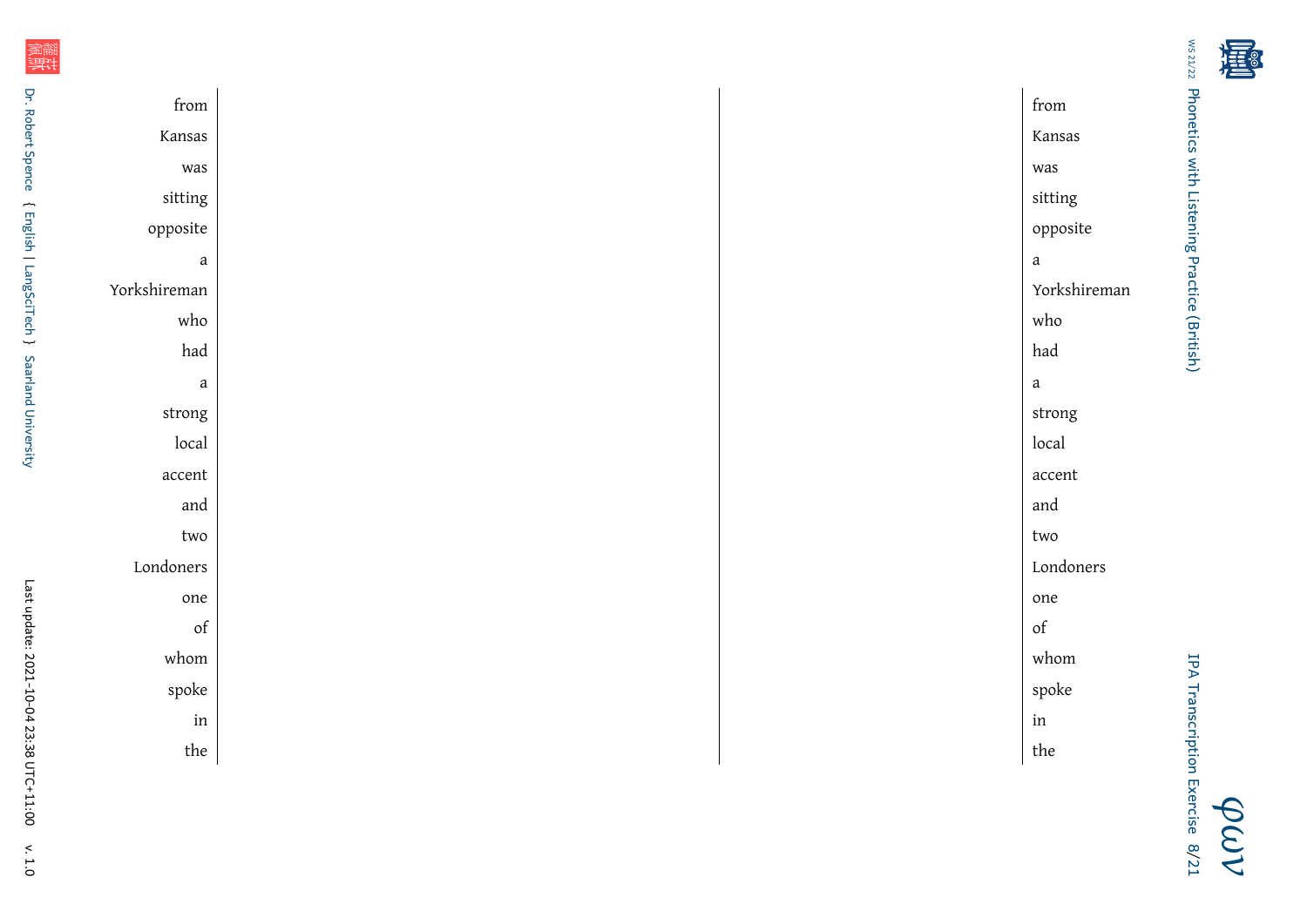| Received                                                                                     | Received                     |               |
|----------------------------------------------------------------------------------------------|------------------------------|---------------|
| Pronunciation                                                                                |                              | Pronunciation |
| while                                                                                        | while                        |               |
| $% \left\vert \psi _{n}\right\rangle _{0}\approx \left\vert \psi _{n}\right\rangle _{0}$ the | $% \left[ \cdot \right]$ the |               |
| other                                                                                        | $\alpha$                     |               |
| had                                                                                          | had                          |               |
| $\it a$                                                                                      | $\mathbf{a}$                 |               |
| marked                                                                                       | marked                       |               |
| Cockney                                                                                      | Cockney                      |               |
| accent                                                                                       | $\,$ accent                  |               |
|                                                                                              |                              |               |
| $\operatorname{\sf after}$                                                                   | $\operatorname{\sf after}$   |               |
| listening                                                                                    | listening                    |               |
| for                                                                                          | for                          |               |
| some                                                                                         | some                         |               |
| time                                                                                         | time                         |               |
| $\mathop{\mathrm{to}}$                                                                       | to                           |               |
| the                                                                                          | the                          |               |
| conversation                                                                                 |                              | conversation  |
| of                                                                                           | $\sigma f$                   |               |
| these                                                                                        | these                        |               |
| three                                                                                        | three                        |               |

计计

*[φων](http://www.spence.saar.de/courses/phoneticswithlistening/)* IPA Transcription Exercise IPA Transcription Exercise 9[/21](#page-20-0)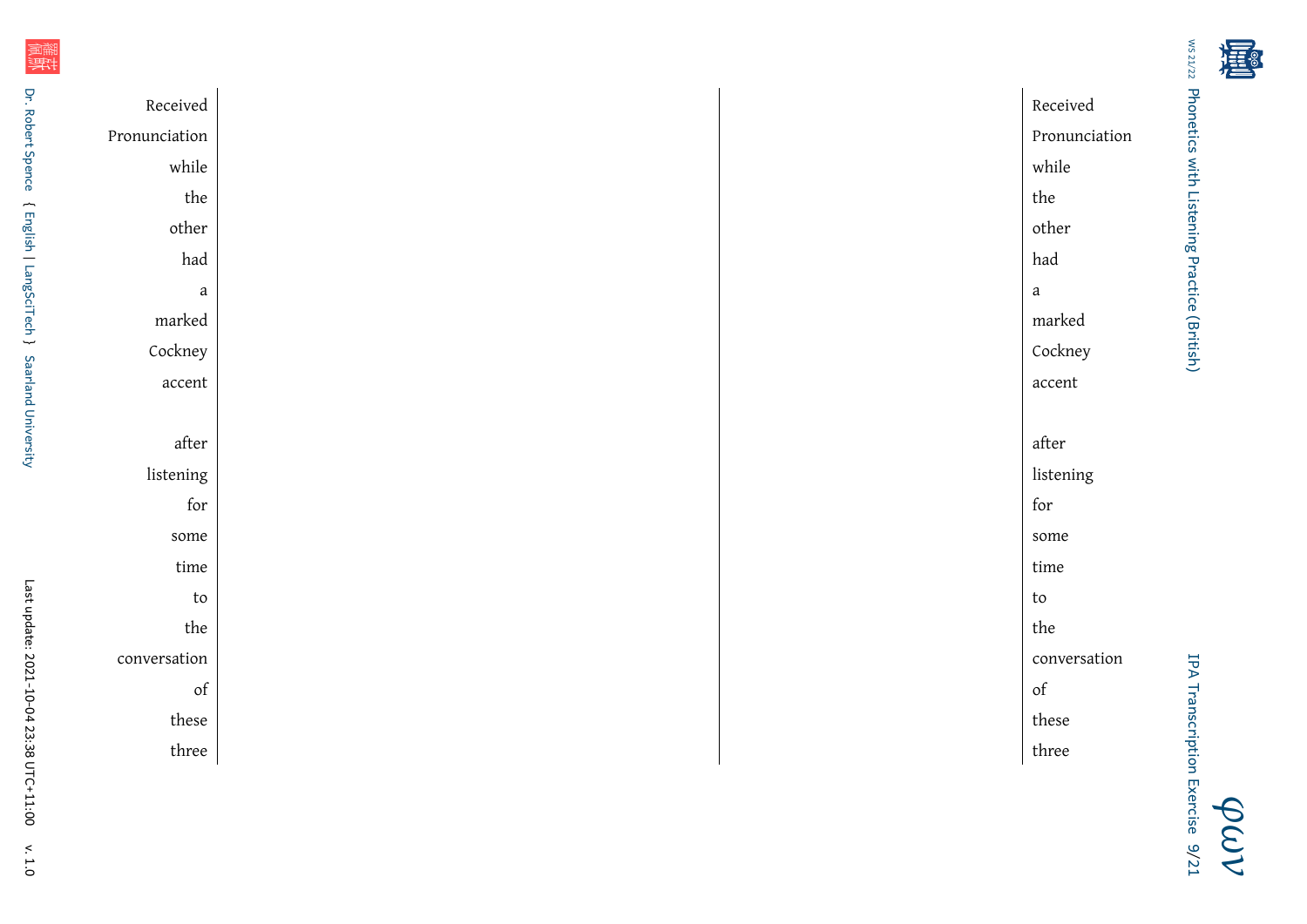

d design of the contract of the contract of the contract of the contract of the contract of the contract of the contract of the contract of the contract of the contract of the contract of the contract of the contract of th

e de la contradicto de la contradicto de la contradicto de la contradicto de la contradicto de la contradicto d<br>En la contradicto de la contradicto de la contradicto de la contradicto de la contradicto de la contradicto de

another and the set of the set of the set of the set of the set of the set of the set of the set of the set of the set of the set of the set of the set of the set of the set of the set of the set of the set of the set of t

计计划

one

another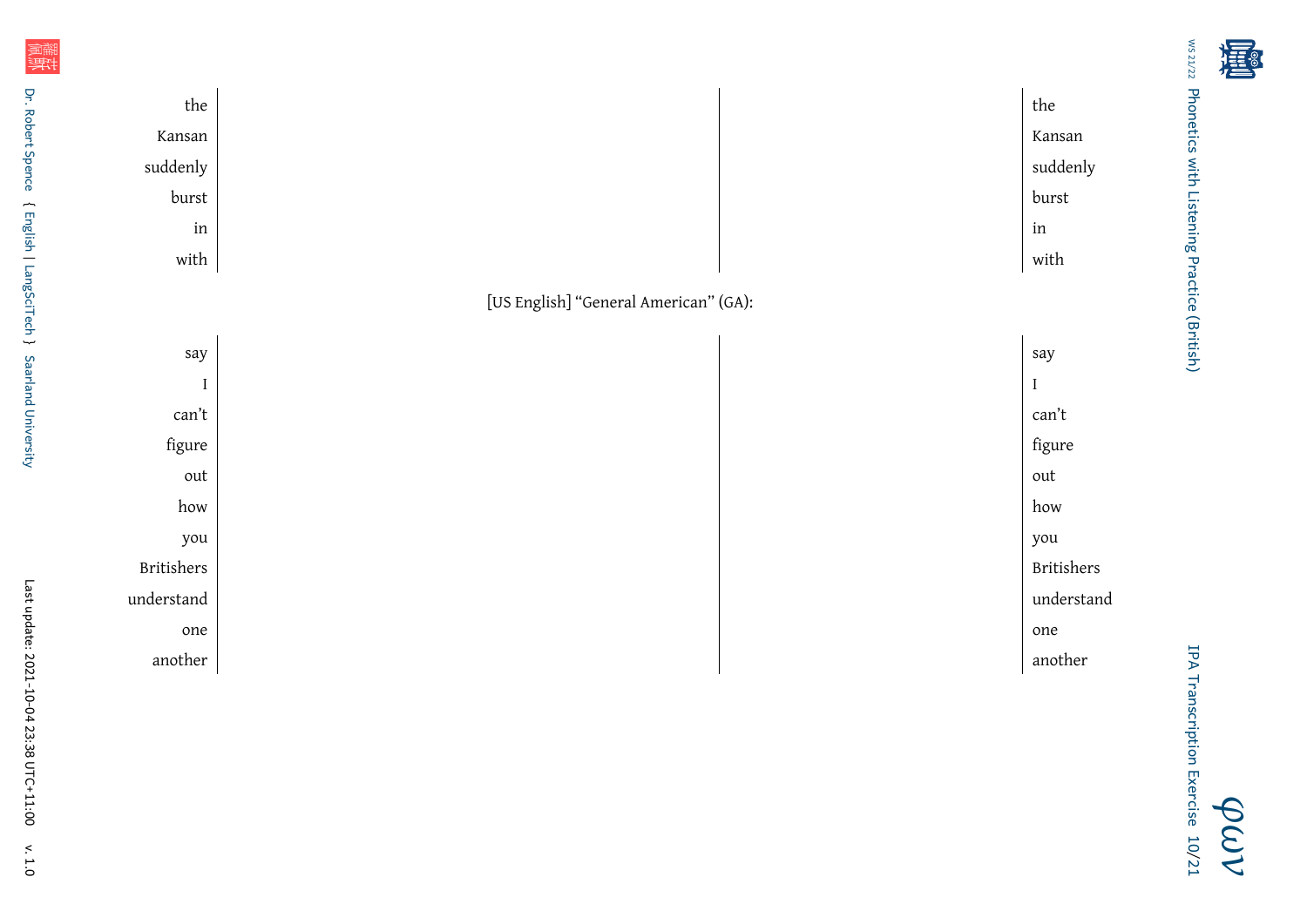[UK] "Received Pronunciation" (RP):



*[φων](http://www.spence.saar.de/courses/phoneticswithlistening/)* IPA Transcription Exercise11[/21](#page-20-0)

[Phonetics with Listening Practice \(British\)](http://www.spence.saar.de/courses/phoneticswithlistening/)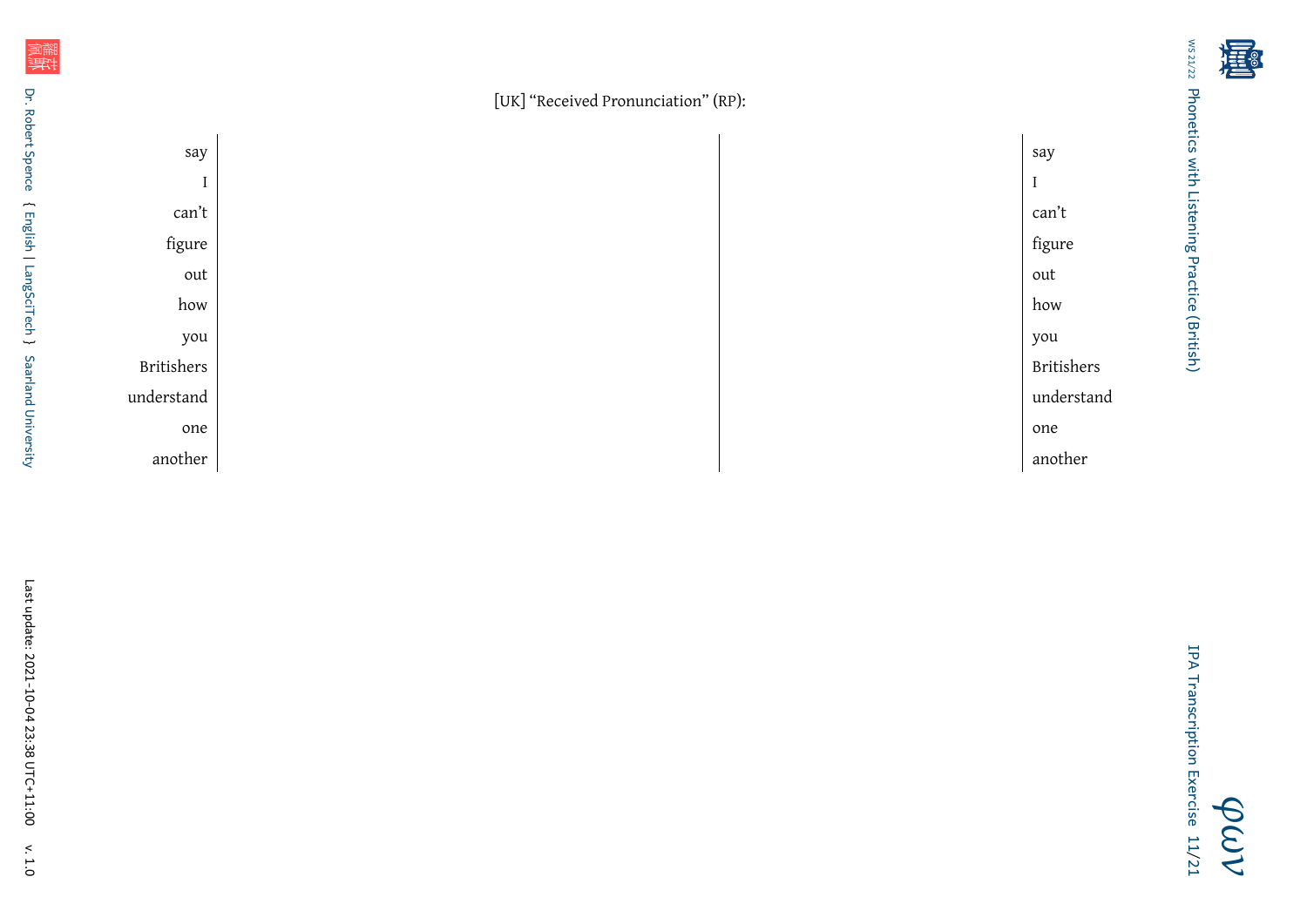|              | CONTENT WORDS      |                                                              |                   | FUNCTION WORDS         |          |              |
|--------------|--------------------|--------------------------------------------------------------|-------------------|------------------------|----------|--------------|
|              | monosyllabic       | polysyllabic                                                 | polysyllabic      | monosyllabic           |          |              |
|              |                    |                                                              |                   | strong weak<br>form    | form     |              |
| ORTHOGRAPHY  |                    | PHONOLOGICAL TRANSCRIPTION                                   |                   |                        |          | ORTHOGRAPHY  |
| dialectal    |                    | $\mathcal{A}$ dar $\mathcal{A}$ 'lekt $\partial \mathcal{A}$ |                   |                        |          | dialectal    |
| differences  |                    | 'dıf <i>aan<sup>t</sup>s</i> 1z                              |                   |                        |          | differences  |
| structurally |                    | 'stank ts <sup>a</sup> a al i                                |                   |                        |          | structurally |
| the          |                    |                                                              |                   | ði:                    | ði       | the          |
| English      |                    | 'in glif                                                     |                   |                        |          | English      |
| language     |                    | 'læŋ gwɪdʒ                                                   |                   |                        |          | language     |
| is           |                    |                                                              |                   | $\mathbf{I}\mathbf{Z}$ |          | is           |
| fairly       |                    | 'feə li                                                      |                   |                        |          | fairly       |
| homogeneous  |                    | as dzi:n i                                                   |                   |                        |          | homogeneous  |
| all          |                    |                                                              |                   | $\mathfrak{D}$ :       |          | $\text{all}$ |
| over         |                    |                                                              | $^{\prime}$ อบง อ |                        |          | over         |
| the          |                    |                                                              |                   | ði:                    | ðə       | the          |
| world        | w <sub>3</sub> :ld |                                                              |                   |                        |          | world        |
| but          |                    |                                                              |                   | b^t                    | bət      | but          |
| there        |                    |                                                              |                   | ðea                    | ðə       | there        |
| are          |                    |                                                              |                   | $\alpha$               | $\Theta$ | are          |
| marked       | ma:kt              |                                                              |                   |                        |          | marked       |

羅斯

[WS 21/22](http://www.spence.saar.de/whereabouts/time2102.html) Phonetics with Listening Practice (British) [Phonetics with Listening Practice \(British\)](http://www.spence.saar.de/courses/phoneticswithlistening/)

> *[φων](http://www.spence.saar.de/courses/phoneticswithlistening/)* IPA Transcription Exercise12[/21](#page-20-0)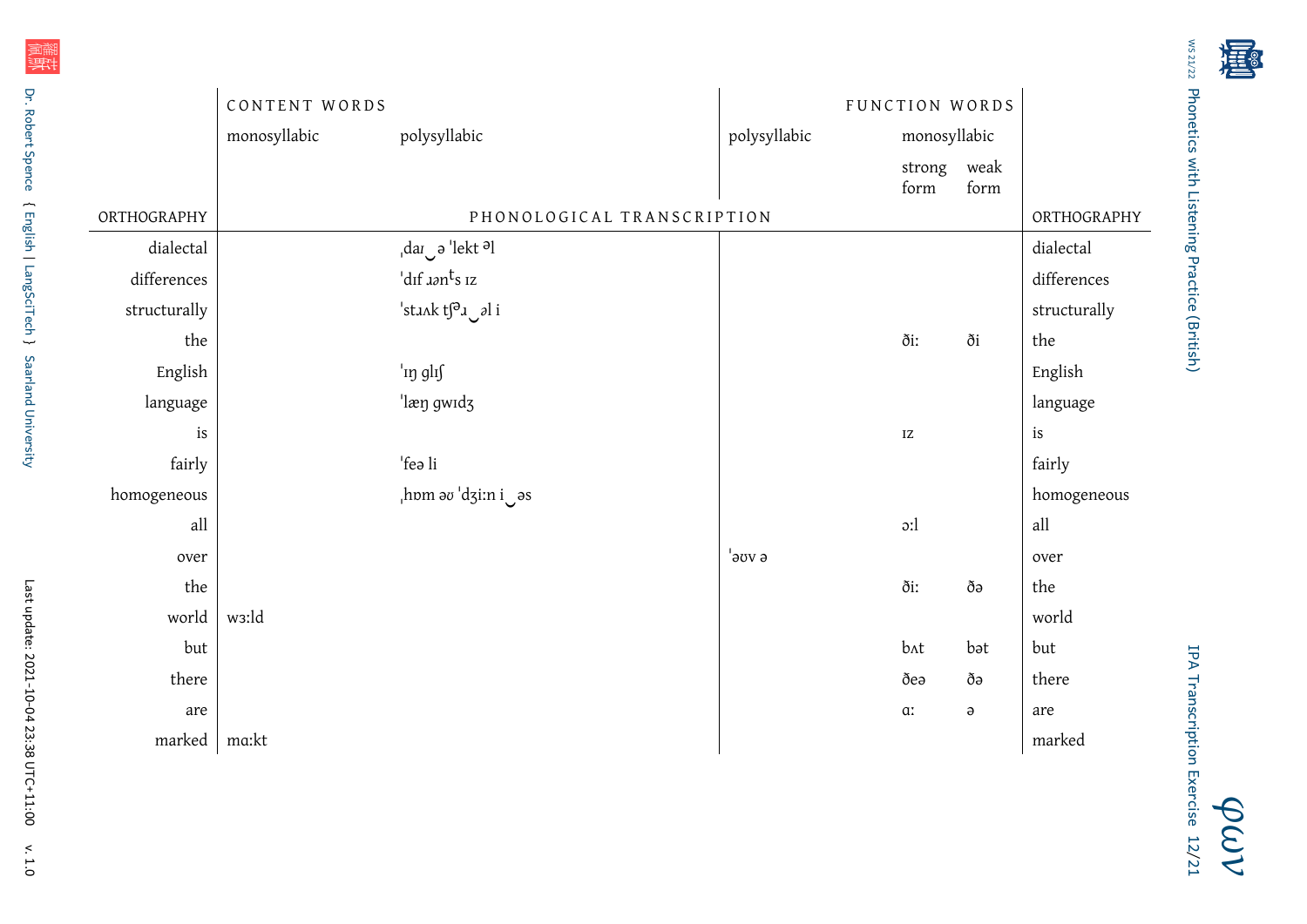ws 21/22 Phonetics with Listening Practice (British) [Phonetics with Listening Practice \(British\)](http://www.spence.saar.de/courses/phoneticswithlistening/)

计计

| differences                                                                                        | 'dıf <i>aa</i> n <sup>t</sup> s 1z     |           |                           |              | differences                                                                                        |
|----------------------------------------------------------------------------------------------------|----------------------------------------|-----------|---------------------------|--------------|----------------------------------------------------------------------------------------------------|
| in                                                                                                 |                                        |           | $\rm{m}$                  |              | in                                                                                                 |
| pronunciation                                                                                      | paa <sub>i</sub> nants i 'eifan        |           |                           |              | pronunciation                                                                                      |
| between                                                                                            |                                        | bi 'twi:n |                           |              | between                                                                                            |
| $\operatorname{its}$                                                                               |                                        |           | Its                       |              | its                                                                                                |
| many                                                                                               |                                        | 'men i    |                           |              | many                                                                                               |
| dialects                                                                                           | dar o lekts                            |           |                           |              | dialects                                                                                           |
|                                                                                                    |                                        |           |                           |              |                                                                                                    |
| $\,$ it                                                                                            |                                        |           | $_{\rm{It}}$              |              | $\operatorname{it}$                                                                                |
| $\operatorname{is}$                                                                                |                                        |           | $\mathbf{I}\mathbf{Z}$    |              | is                                                                                                 |
| interesting                                                                                        | 'inta ast in                           |           |                           |              | interesting                                                                                        |
| $\mathop{\mathrm{to}}$                                                                             |                                        |           | tu:                       | ta           | ${\sf to}$                                                                                         |
| note                                                                                               | navt                                   |           |                           |              | note                                                                                               |
| that                                                                                               |                                        |           | ðæt                       | ðət          | that                                                                                               |
| some                                                                                               |                                        |           | $\mbox{S}\Lambda\mbox{m}$ |              | some                                                                                               |
| of                                                                                                 |                                        |           | $_{\mathrm{DV}}$          | $\partial V$ | $\sigma f$                                                                                         |
| the                                                                                                |                                        |           | ði:                       | ðə           | the                                                                                                |
| ${\tt most}$                                                                                       |                                        |           | maost                     |              | ${\rm most}$                                                                                       |
| striking                                                                                           | 'staaik in                             |           |                           |              | striking                                                                                           |
| $% \left( \left( \mathcal{A},\mathcal{A}\right) \right) =\left( \mathcal{A},\mathcal{A}\right)$ of |                                        |           | $_{\mathrm{DV}}$          | $\partial V$ | $% \left( \left( \mathcal{A},\mathcal{A}\right) \right) =\left( \mathcal{A},\mathcal{A}\right)$ of |
| these                                                                                              |                                        |           | ðiːz                      |              | these                                                                                              |
| differences                                                                                        | $'$ dıf $\lambda$ ən $^{\dagger}$ s ız |           |                           |              | differences                                                                                        |

羅斯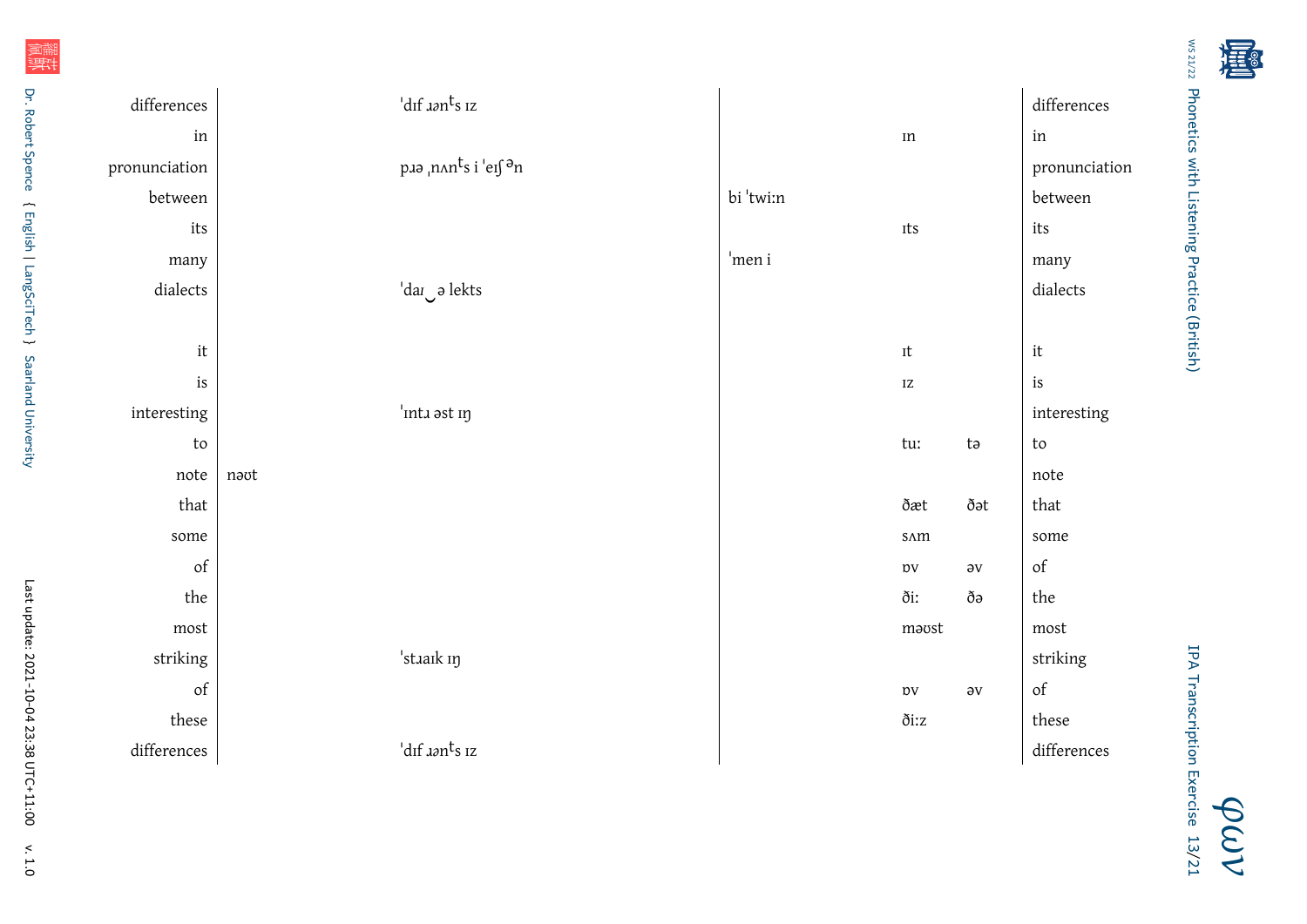| こうし トープ<br>ミュニュー                                 |  |
|--------------------------------------------------|--|
| LIGIT COLOR WIRE LIGHT THAT IT READS AND LOCATED |  |
|                                                  |  |
| ;<br>I                                           |  |
|                                                  |  |
|                                                  |  |

| occur                                                                                              | $\mathsf{a}\ ^{\mathsf{I}}$ кз:           |                        |                       | occur                                                                                              |
|----------------------------------------------------------------------------------------------------|-------------------------------------------|------------------------|-----------------------|----------------------------------------------------------------------------------------------------|
| $\operatorname{in}$                                                                                |                                           | In                     |                       | $\operatorname{in}$                                                                                |
| the                                                                                                |                                           | ði:                    | $\eth \partial$       | the                                                                                                |
| small                                                                                              | smo:l                                     |                        |                       | small                                                                                              |
| island                                                                                             | 'ail <sup>a</sup> nd                      |                        |                       | island                                                                                             |
| of                                                                                                 |                                           | $_{\mathrm{DV}}$       | $\partial \mathbf{V}$ | $\sigma f$                                                                                         |
| <b>Britain</b>                                                                                     | 'b.ut <sup>a</sup> n                      |                        |                       | <b>Britain</b>                                                                                     |
| $\it a$                                                                                            |                                           | $\rm{e}$               | $\partial$            | $\mathbf{a}$                                                                                       |
| fact                                                                                               | $\mbox{f}\mbox{a}\mbox{k}\mbox{t}$        |                        |                       | fact                                                                                               |
| for                                                                                                |                                           | for                    | $f_{\partial}$        | for                                                                                                |
| which                                                                                              |                                           | $\text{wrt}\int$       |                       | which                                                                                              |
| there                                                                                              |                                           | $\eth\varepsilon$ ə    | $\eth \partial$       | $\,$ there                                                                                         |
| is                                                                                                 |                                           | $\mathbf{I}\mathbf{Z}$ |                       | is                                                                                                 |
| $% \left( \left( \mathcal{A},\mathcal{A}\right) \right) =\left( \mathcal{A},\mathcal{A}\right)$ of |                                           | $_{\mathrm{DV}}$       | $\partial \mathbf{V}$ | $% \left( \left( \mathcal{A},\mathcal{A}\right) \right) =\left( \mathcal{A},\mathcal{A}\right)$ of |
| course                                                                                             | ko:s                                      |                        |                       | course                                                                                             |
| $\mathbf{a}$                                                                                       |                                           | $\rm e I$              | $\Theta$              | $\mathbf{a}$                                                                                       |
| perfectly                                                                                          | p3:f ikt li                               |                        |                       | perfectly                                                                                          |
| logical                                                                                            | 'lodz ik <sup>a</sup> l                   |                        |                       | logical                                                                                            |
| historical                                                                                         | hı 'st<br>nı ık $\mbox{\rm{sl}}$          |                        |                       | historical                                                                                         |
| explanation                                                                                        | <sub>,</sub> eks plə 'neı∫ <sup>ə</sup> n |                        |                       | explanation                                                                                        |
|                                                                                                    |                                           |                        |                       |                                                                                                    |
| $\,$ visitors                                                                                      | $^{\shortmid}$ v<br>ız ıt əz              |                        |                       | visitors                                                                                           |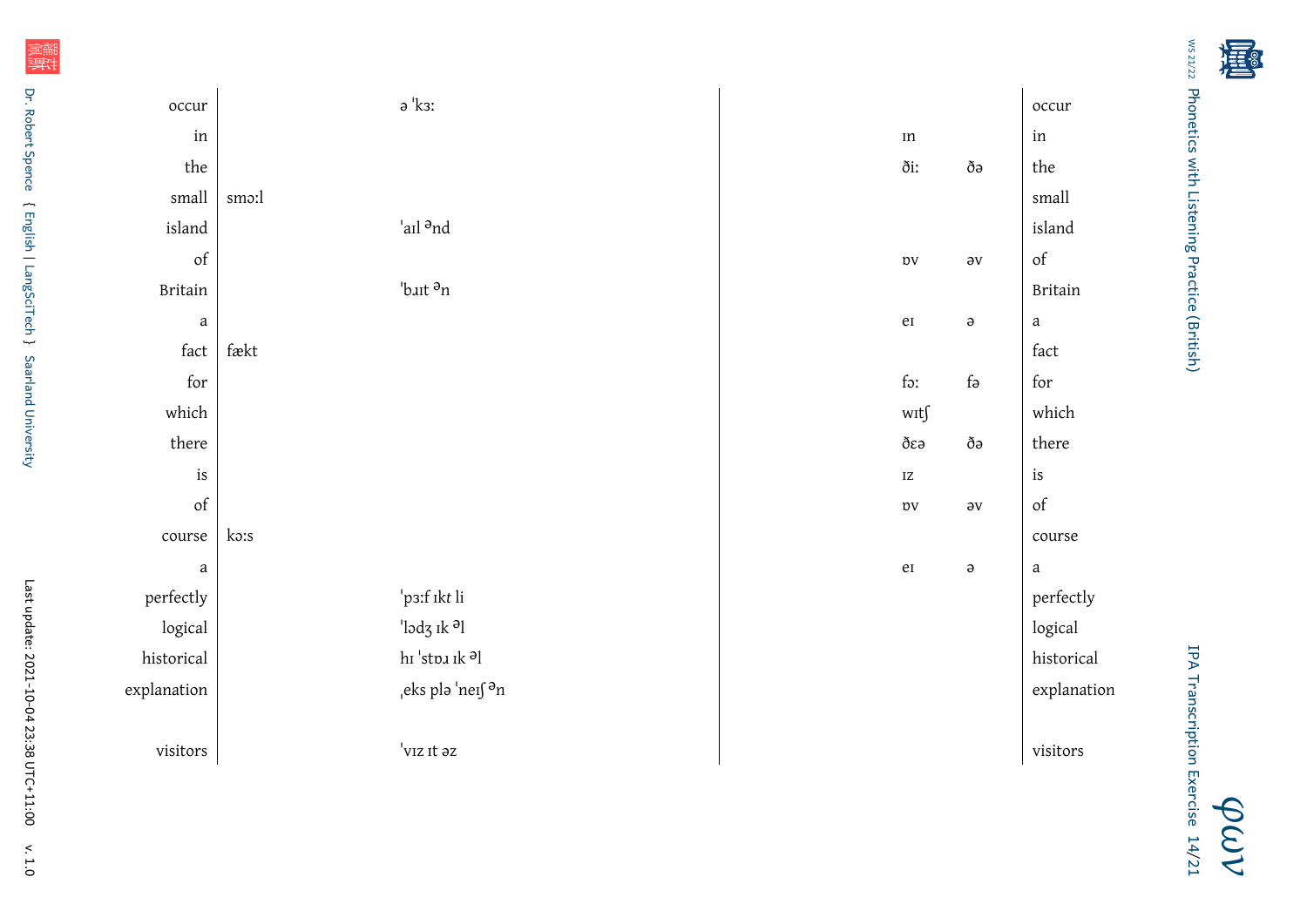| ファノエフ ぐん                                  |  |
|-------------------------------------------|--|
| ここころこう ひこうりょうこう コール・クーニューマ<br>)<br>5<br>) |  |
|                                           |  |
|                                           |  |
| プー・SCCCC 一モーニニ                            |  |
|                                           |  |

| from                                                         |                                                 |                                   | f.um             | f.am         | from                                                                                               |
|--------------------------------------------------------------|-------------------------------------------------|-----------------------------------|------------------|--------------|----------------------------------------------------------------------------------------------------|
| $% \left( \left( \mathcal{A},\mathcal{A}\right) \right)$ the |                                                 |                                   | ði:              | $\eth \eth$  | the                                                                                                |
| United                                                       | ju 'nait id                                     |                                   |                  |              | United                                                                                             |
| $\operatorname{\mathsf{States}}$                             | steits                                          |                                   |                  |              | States                                                                                             |
| of                                                           |                                                 |                                   | $_{\mathrm{DV}}$ | $\partial V$ | $% \left( \left( \mathcal{A},\mathcal{A}\right) \right) =\left( \mathcal{A},\mathcal{A}\right)$ of |
| America                                                      | $\mathsf{a}\text{ 'me}$ ik $\mathsf{a}\text{ }$ |                                   |                  |              | America                                                                                            |
| where                                                        |                                                 |                                   | wea              |              | where                                                                                              |
| only                                                         |                                                 | 'əon li                           |                  |              | only                                                                                               |
| three                                                        | $\theta$ <i>ai</i> :                            |                                   |                  |              | three                                                                                              |
| main                                                         | mein                                            |                                   |                  |              | main                                                                                               |
| $\emph{dialects}$                                            | 'dar o lekts                                    |                                   |                  |              | $\emph{dialects}$                                                                                  |
| are                                                          |                                                 |                                   | $\alpha$ :       | $\partial$   | are                                                                                                |
| recognized                                                   | '.ek ag naizd                                   |                                   |                  |              | recognized                                                                                         |
| are                                                          |                                                 |                                   | $\alpha$         | $\partial$   | are                                                                                                |
| $\quad$ often                                                |                                                 | $^{\prime}$ <sub>pf</sub> $a_{n}$ |                  |              | often                                                                                              |
| taken                                                        | 'teik <sup>a</sup> n                            |                                   |                  |              | taken                                                                                              |
| aback                                                        | ə 'bæk                                          |                                   |                  |              | aback                                                                                              |
| when                                                         |                                                 |                                   | wen              |              | when                                                                                               |
| they                                                         |                                                 |                                   | $\eth e$         |              | they                                                                                               |
| hear                                                         | hıə                                             |                                   |                  |              | hear                                                                                               |
| the                                                          |                                                 |                                   | ði:              | $\eth \eth$  | $% \left( \left( \mathcal{A},\mathcal{A}\right) \right)$ the                                       |
| widely                                                       | 'ward li                                        |                                   |                  |              | widely                                                                                             |
|                                                              |                                                 |                                   |                  |              |                                                                                                    |

羅斯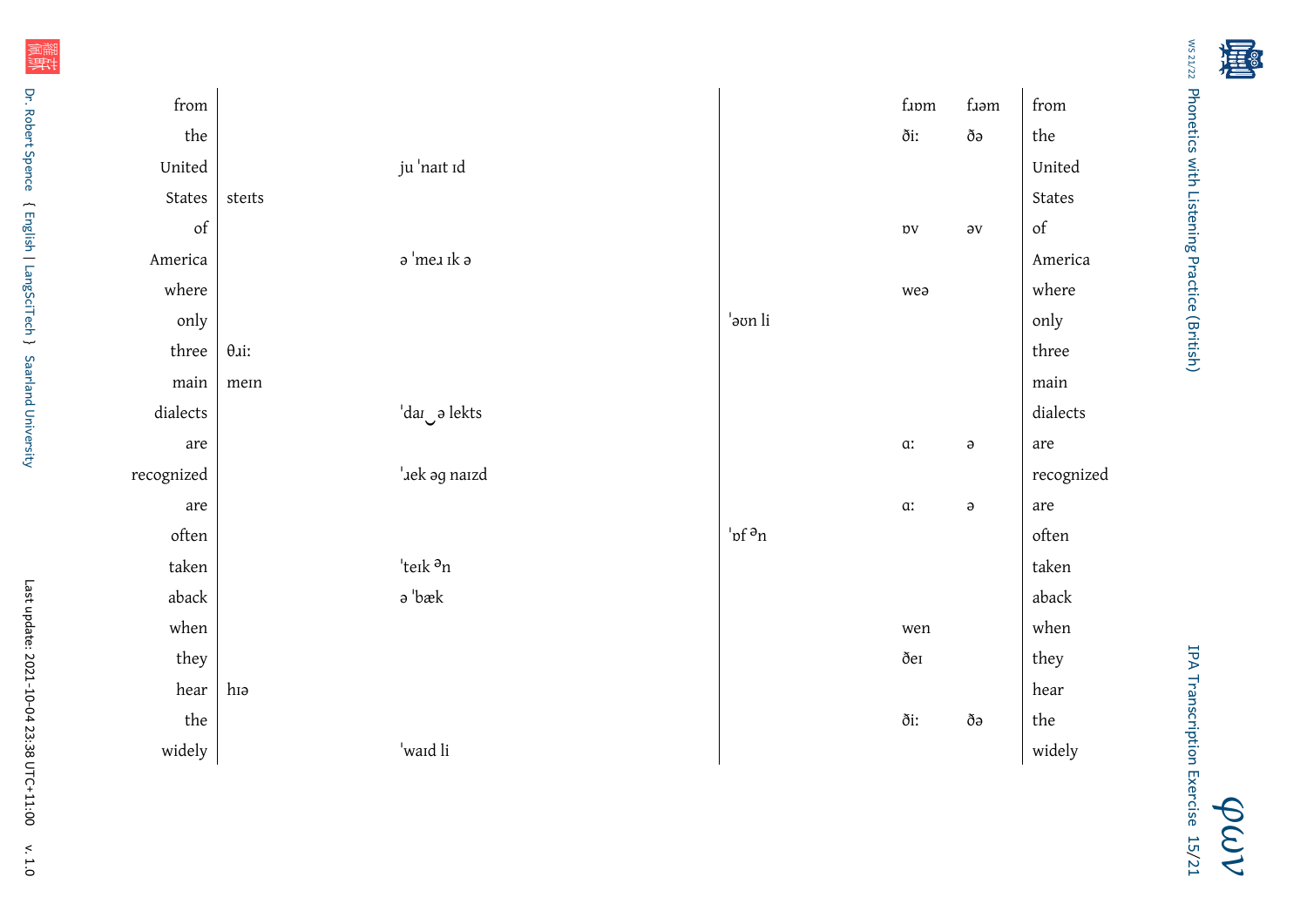| こうし トート<br>vic on             |  |
|-------------------------------|--|
| י ומורחת ביד ומוגג בחרת הוותו |  |
| C                             |  |
| アー・スクライフー こうこう                |  |
|                               |  |

| differing                                                    |       | $\mathop{}\!\mathrm{d}\mathrm{d} f$ ə $\mathop{}\!\mathrm{d} \mathop{}\!\mathrm{d} y$ |         |                   |                  | differing      |
|--------------------------------------------------------------|-------|---------------------------------------------------------------------------------------|---------|-------------------|------------------|----------------|
| British                                                      |       | bait if                                                                               |         |                   |                  | <b>British</b> |
| accents                                                      |       | 'æks <sup>a</sup> nts                                                                 |         |                   |                  | accents        |
|                                                              |       |                                                                                       |         |                   |                  |                |
| during                                                       |       |                                                                                       | dzvə un |                   |                  | during         |
| $% \left( \left( \mathcal{A},\mathcal{A}\right) \right)$ the |       |                                                                                       |         | ði:               | ðə               | the            |
| Second                                                       |       | 'sek $\mathbin{{}^{\mathrm{9}\mathrm{nd}}}$                                           |         |                   |                  | Second         |
| World                                                        | ws:ld |                                                                                       |         |                   |                  | World          |
| War                                                          | wo:   |                                                                                       |         |                   |                  | War            |
| $\mathbf{a}$                                                 |       |                                                                                       |         | ${\rm e} {\rm i}$ | $\Theta$         | $\mathbf{a}$   |
| number                                                       |       | nam bə                                                                                |         |                   |                  | number         |
| of                                                           |       |                                                                                       |         | $_{\mathrm{DV}}$  | $\partial V$     | of             |
| <b>British</b>                                               |       | 'bait if                                                                              |         |                   |                  | <b>British</b> |
| and                                                          |       |                                                                                       |         | ænd               | and              | and            |
| American                                                     |       | ә'телік $\mathsf{a}_\mathrm{n}$                                                       |         |                   |                  | American       |
| mechanics                                                    |       | mı 'kæn ıks                                                                           |         |                   |                  | mechanics      |
| who                                                          |       |                                                                                       |         | hu:               | hu               | who            |
| were                                                         |       |                                                                                       |         | W3I               | wə               | were           |
| stationed                                                    |       | 'steif <sup>a</sup> nd                                                                |         |                   |                  | stationed      |
| $\operatorname{in}$                                          |       |                                                                                       |         | $\rm{m}$          |                  | in             |
| $\mathbf{a}$                                                 |       |                                                                                       |         | ${\rm e} {\rm i}$ | $\pmb{\partial}$ | $\mathbf{a}$   |
| certain                                                      |       | $'s$ 3:t $\partial$ n                                                                 |         |                   |                  | certain        |

羅斯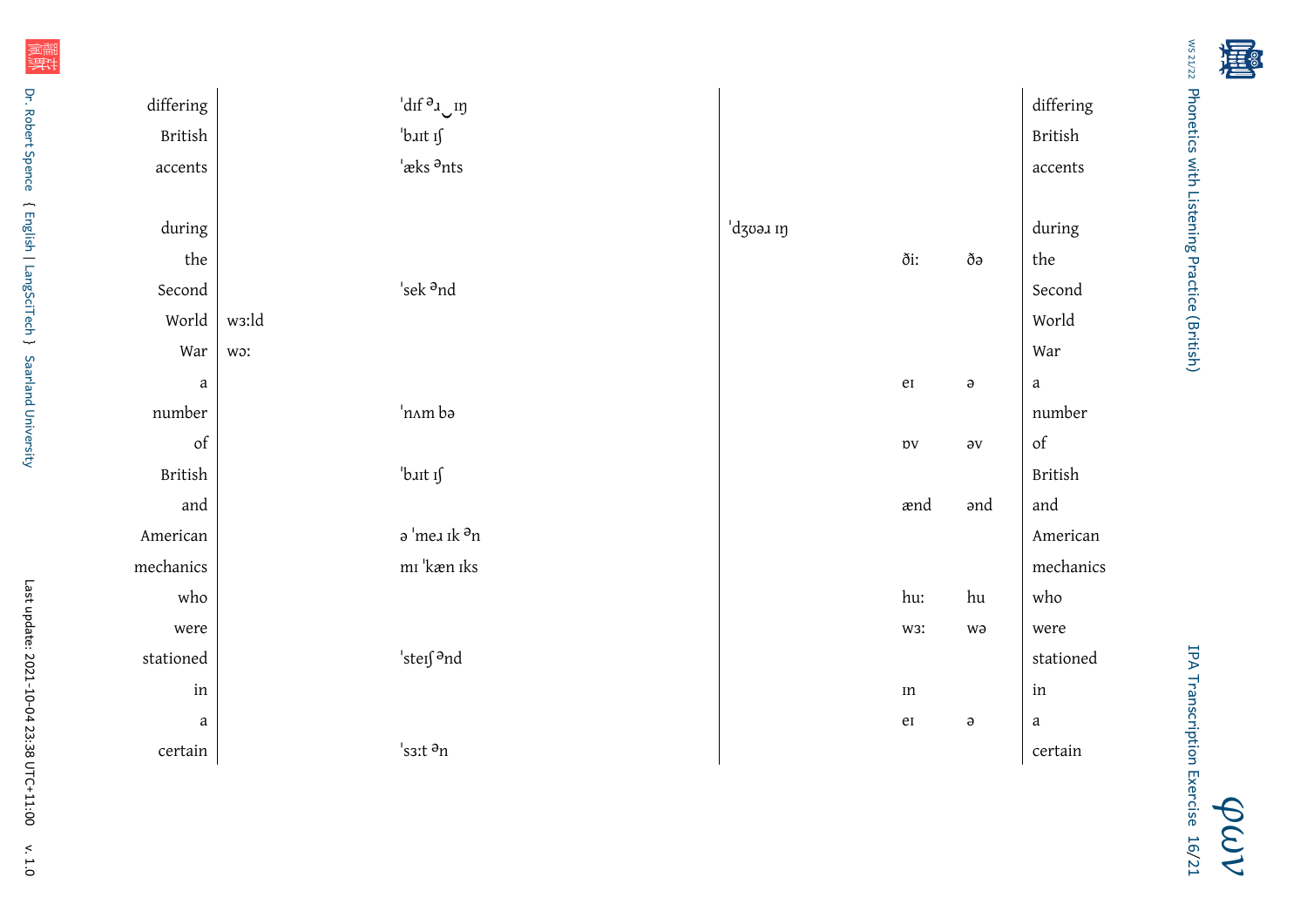| intry                        |                                    | 'k^nta i                     |           |                              |                              | country                      |
|------------------------------|------------------------------------|------------------------------|-----------|------------------------------|------------------------------|------------------------------|
| $\operatorname{in}$          |                                    |                              |           | $\rm{m}$                     |                              | $\operatorname{in}$          |
| the                          |                                    |                              |           | ðiː                          | ðə                           | the                          |
| Near                         | niə                                |                              |           |                              |                              | Near                         |
| East                         | $\operatorname{i:st}$              |                              |           |                              |                              | East                         |
| were                         |                                    |                              |           | W3I                          | wə                           | were                         |
| iving                        |                                    | 'lıv ıŋ                      |           |                              |                              | living                       |
| ether                        |                                    |                              | tə 'geð ə |                              |                              | together                     |
| $\operatorname{in}$          |                                    |                              |           | $\rm{m}$                     |                              | in                           |
| $\it a$                      |                                    |                              |           | ${\rm e} {\rm i}$            | $\partial$                   | $\mathbf{a}$                 |
| local                        |                                    | $\lceil \log k \rceil$       |           |                              |                              | local                        |
| ding                         |                                    | 'bo:d in                     |           |                              |                              | boarding                     |
| ouse                         | haos                               |                              |           |                              |                              | ${\tt house}$                |
|                              |                                    |                              |           |                              |                              |                              |
| one                          | $\mathsf{W}\Lambda\mathsf{\Omega}$ |                              |           |                              |                              | one                          |
| day                          | der                                |                              |           |                              |                              | day                          |
| $\operatorname{\mathsf{at}}$ |                                    |                              |           | $\operatorname{\mathsf{at}}$ | $\operatorname{\mathsf{at}}$ | $\operatorname{\mathsf{at}}$ |
| time                         |                                    | $^{\shortmid}$ ti:<br>t aım  |           |                              |                              | $\,$ tea-time                |
| ${\rm an}$                   |                                    |                              |           | æn                           | $\operatorname{\mathsf{an}}$ | an                           |
| rican                        |                                    | ә $\,$ 'mәл ık $\,$ ә $\,$ n |           |                              |                              | American                     |
| who                          |                                    |                              |           | hu:                          | hu                           | who                          |

d and the set of the set of the set of the set of the set of the set of the set of the set of the set of the set of the set of the set of the set of the set of the set of the set of the set of the set of the set of the set

o with the set of the contract of the contract of the contract of the contract of the contract of the contract of the contract of the contract of the contract of the contract of the contract of the contract of the contract

计计划

country

were

living

local

house

who

hailed

d | her<sup>ə</sup>ld

tea-time

American

boarding

together

*[φων](http://www.spence.saar.de/courses/phoneticswithlistening/)* IPA Transcription Exercise17[/21](#page-20-0)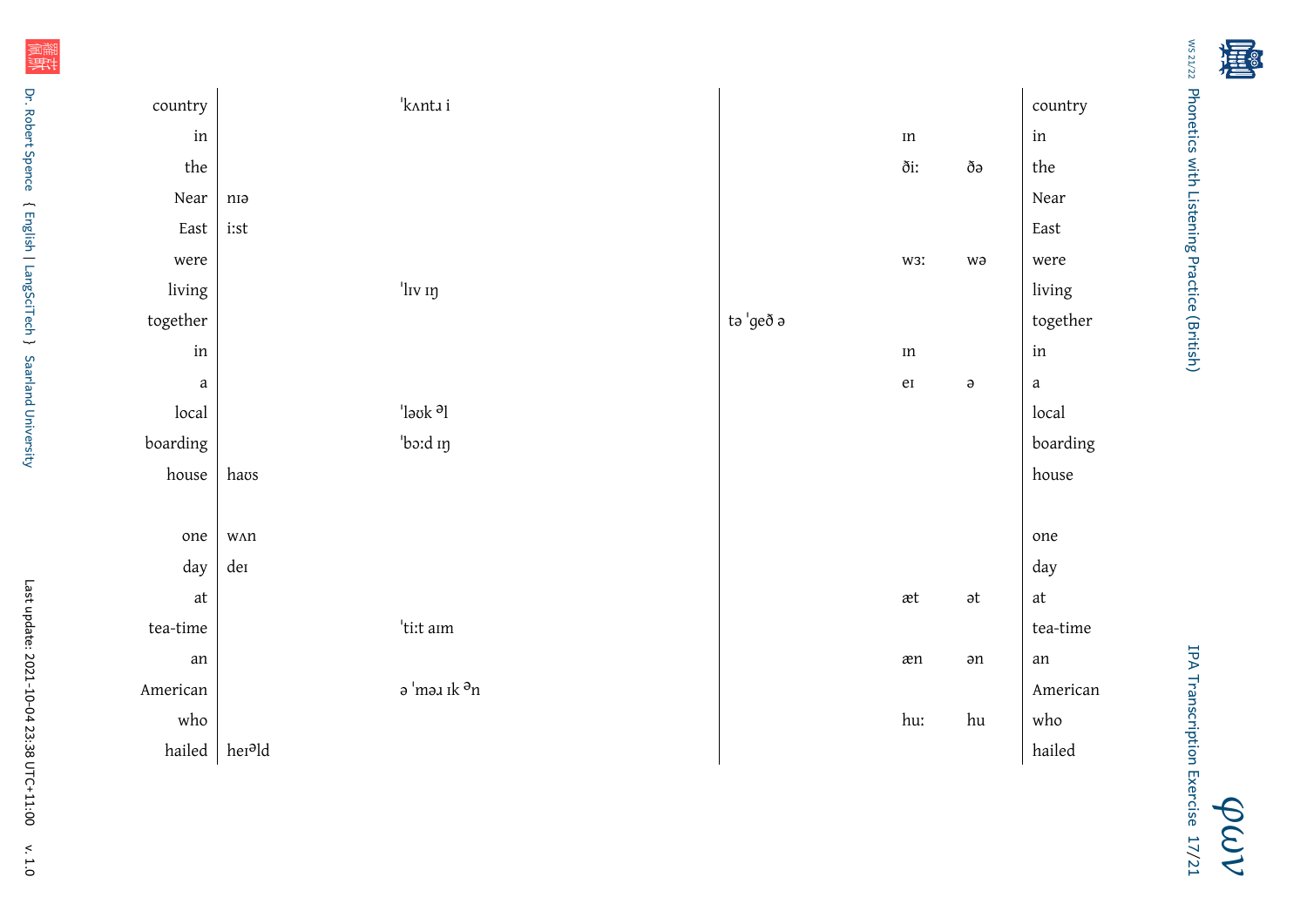| ファノエフ ぐん<br>NIC 71                               |  |
|--------------------------------------------------|--|
| י ומווברורס אורון דומרבו וווב? ו- ומראה למווכן ז |  |
|                                                  |  |
| r                                                |  |
| Š                                                |  |
|                                                  |  |

j,

*[φων](http://www.spence.saar.de/courses/phoneticswithlistening/)* IPA Transcription Exercise18[/21](#page-20-0)

| from                                                                                               |                                    | ${\rm f}$   | $f_{\rm J\partial M}$ | from                                                                                               |
|----------------------------------------------------------------------------------------------------|------------------------------------|-------------|-----------------------|----------------------------------------------------------------------------------------------------|
| Kansas                                                                                             | 'kænz əs                           |             |                       | Kansas                                                                                             |
| was                                                                                                |                                    | wpz         | wəz                   | was                                                                                                |
| sitting                                                                                            | 'sit in                            |             |                       | sitting                                                                                            |
| opposite                                                                                           | 'op az it                          |             |                       | opposite                                                                                           |
| $\it a$                                                                                            |                                    | eI          | $\pmb{\partial}$      | $\it a$                                                                                            |
| Yorkshireman                                                                                       | ˈjɔːk ∫ə mən                       |             |                       | Yorkshireman                                                                                       |
| who                                                                                                |                                    | hu:         | $\hbox{hu}$           | who                                                                                                |
| had                                                                                                |                                    | hæd         |                       | had                                                                                                |
| $\it a$                                                                                            |                                    | eI          | $\partial$            | $\it a$                                                                                            |
| strong                                                                                             | stapn                              |             |                       | strong                                                                                             |
| local                                                                                              | $\vert$ lə $\mathrm{ok}$ ə $\vert$ |             |                       | local                                                                                              |
| accent                                                                                             | $'$ æks $\partial$ nt              |             |                       | accent                                                                                             |
| and                                                                                                |                                    | ænd         | ənd                   | and                                                                                                |
| two                                                                                                | tu:                                |             |                       | two                                                                                                |
| Londoners                                                                                          | land an az                         |             |                       | Londoners                                                                                          |
| one                                                                                                | WAN                                |             |                       | one                                                                                                |
| $% \left( \left( \mathcal{A},\mathcal{A}\right) \right) =\left( \mathcal{A},\mathcal{A}\right)$ of |                                    | $_{\rm DV}$ | $\partial V$          | $% \left( \left( \mathcal{A},\mathcal{A}\right) \right) =\left( \mathcal{A},\mathcal{A}\right)$ of |
| whom                                                                                               |                                    | hu:m        |                       | whom                                                                                               |
| spoke                                                                                              | spəvk                              |             |                       | spoke                                                                                              |
| in                                                                                                 |                                    | $\rm{m}$    |                       | $\operatorname{in}$                                                                                |
| $^{\rm the}$                                                                                       |                                    | ðiː         | ðə                    | the                                                                                                |

~

[Saarland University](http://www.uni-saarland.de)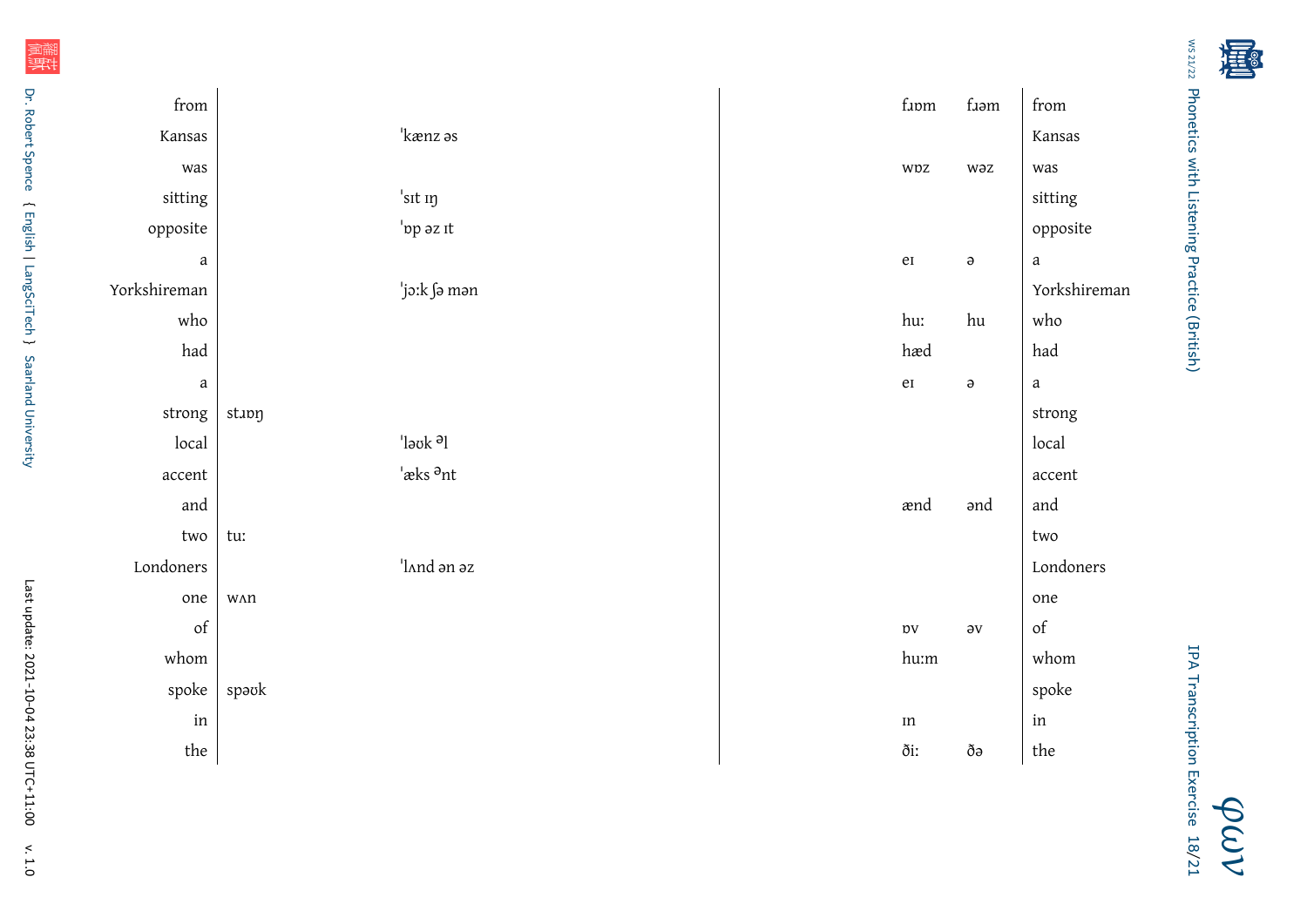| M251/22                                                            |  |
|--------------------------------------------------------------------|--|
| <b>Phonetics With Listeni</b><br>llmg+<br><b>Practice (British</b> |  |

| Received                             |       | ai 'si:vd                          |                               |                  | Received                   |
|--------------------------------------|-------|------------------------------------|-------------------------------|------------------|----------------------------|
| Pronunciation                        |       | рлә $\mu$ n<br>nnts i 'eɪʃ ə̃n     |                               |                  | Pronunciation              |
| while                                |       |                                    | war <sup>a</sup> l            |                  | while                      |
| $% \left\vert \cdot \right\vert$ the |       |                                    | ði:                           | ði               | $^{\rm the}$               |
| other                                |       |                                    | $^{\shortmid }\Lambda \eth$ ə |                  | other                      |
| had                                  |       |                                    | hæd                           |                  | had                        |
| $\mathbf{a}$                         |       |                                    | $\rm e I$                     | $\pmb{\partial}$ | $\it a$                    |
| marked                               | ma:kt |                                    |                               |                  | marked                     |
| Cockney                              |       | 'kok ni                            |                               |                  | Cockney                    |
| accent                               |       | $'$ æks $\partial$ nt              |                               |                  | accent                     |
|                                      |       |                                    |                               |                  |                            |
|                                      |       |                                    |                               |                  |                            |
| $\operatorname{\sf after}$           |       |                                    | $^{\shortmid}$ a:ft ə         |                  | $\operatorname{\sf after}$ |
| listening                            |       | <sup>'</sup> lıs <sup>ə</sup> n un |                               |                  | listening                  |
| for                                  |       |                                    | for                           | $f_{\partial}$   | ${\rm for}$                |
| some                                 |       |                                    | SAM                           |                  | some                       |
| time                                 | taim  |                                    |                               |                  | time                       |
| to                                   |       |                                    | tu:                           | ta               | ${\sf to}$                 |
| $^{\rm the}$                         |       |                                    | ði:                           | ðə               | the                        |
| conversation                         |       | kon və 'seıf $\partial_n$          |                               |                  | conversation               |
| of                                   |       |                                    | $_{\mathrm{DV}}$              | $\partial V$     | of                         |
| these                                |       |                                    | ðiːz                          |                  | these                      |

篇<br>就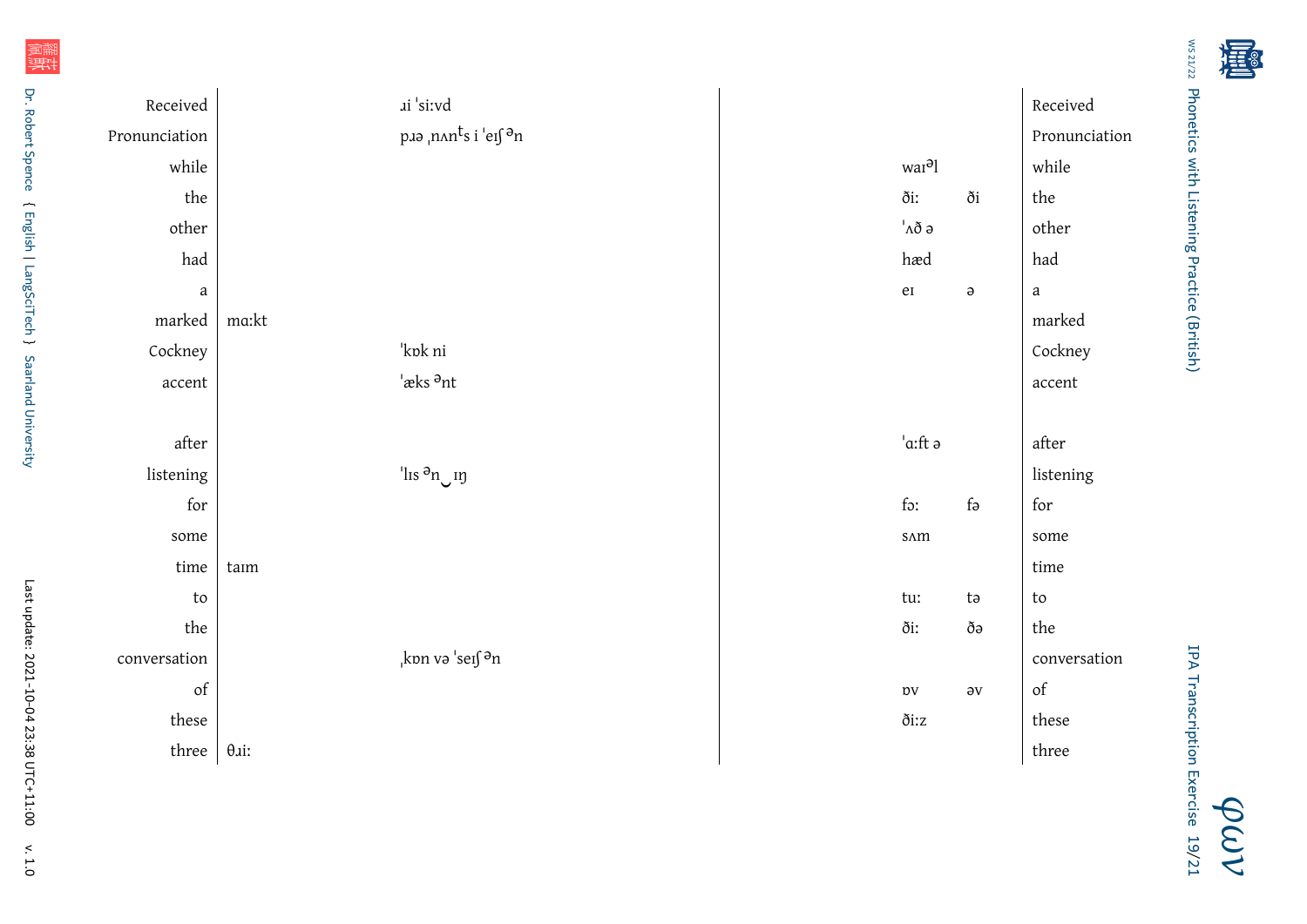| the                                               |                                             |                                                 | ði:                                | ðə | the                 |
|---------------------------------------------------|---------------------------------------------|-------------------------------------------------|------------------------------------|----|---------------------|
| Kansan                                            | 'kænz <sup>a</sup> n                        |                                                 |                                    |    | Kansan              |
| suddenly                                          | 's Ad <sup>a</sup> n li                     |                                                 |                                    |    | suddenly            |
| burst                                             | b3:st                                       |                                                 |                                    |    | burst               |
| in                                                |                                             |                                                 | $\rm{m}$                           |    | $\operatorname{in}$ |
| with                                              |                                             |                                                 | wıð                                |    | with                |
| [US English] "General American" (GA):             |                                             |                                                 |                                    |    |                     |
|                                                   |                                             |                                                 |                                    |    |                     |
| say                                               | sei                                         |                                                 |                                    |    | say                 |
| $\mathbf I$                                       |                                             |                                                 | $\rm{a}$                           |    | $\rm I$             |
| $\operatorname*{can}\nolimits^{\boldsymbol{*}}$ t |                                             |                                                 | kænt                               |    | can't               |
| figure                                            | 'fig jə.ı                                   |                                                 |                                    |    | figure              |
| out                                               |                                             |                                                 | aot                                |    | out                 |
| how                                               |                                             |                                                 | hao                                |    | how                 |
| you                                               |                                             |                                                 | ju:                                |    | you                 |
| Britishers                                        | bait if az                                  |                                                 |                                    |    | <b>Britishers</b>   |
| understand                                        | $\Lambda$ nd $\partial$ <sub>1</sub> 'stænd |                                                 |                                    |    | understand          |
| one                                               |                                             |                                                 | $\mathsf{W}\Lambda\mathsf{\Omega}$ |    | one                 |
| another                                           |                                             | $\mathsf{a}$ 'пл<br>ð $\mathsf{a}_{\mathsf{J}}$ |                                    |    | another             |

Ws 21/22 Phonetics with Listening Practice (British) [Phonetics with Listening Practice \(British\)](http://www.spence.saar.de/courses/phoneticswithlistening/)

计计